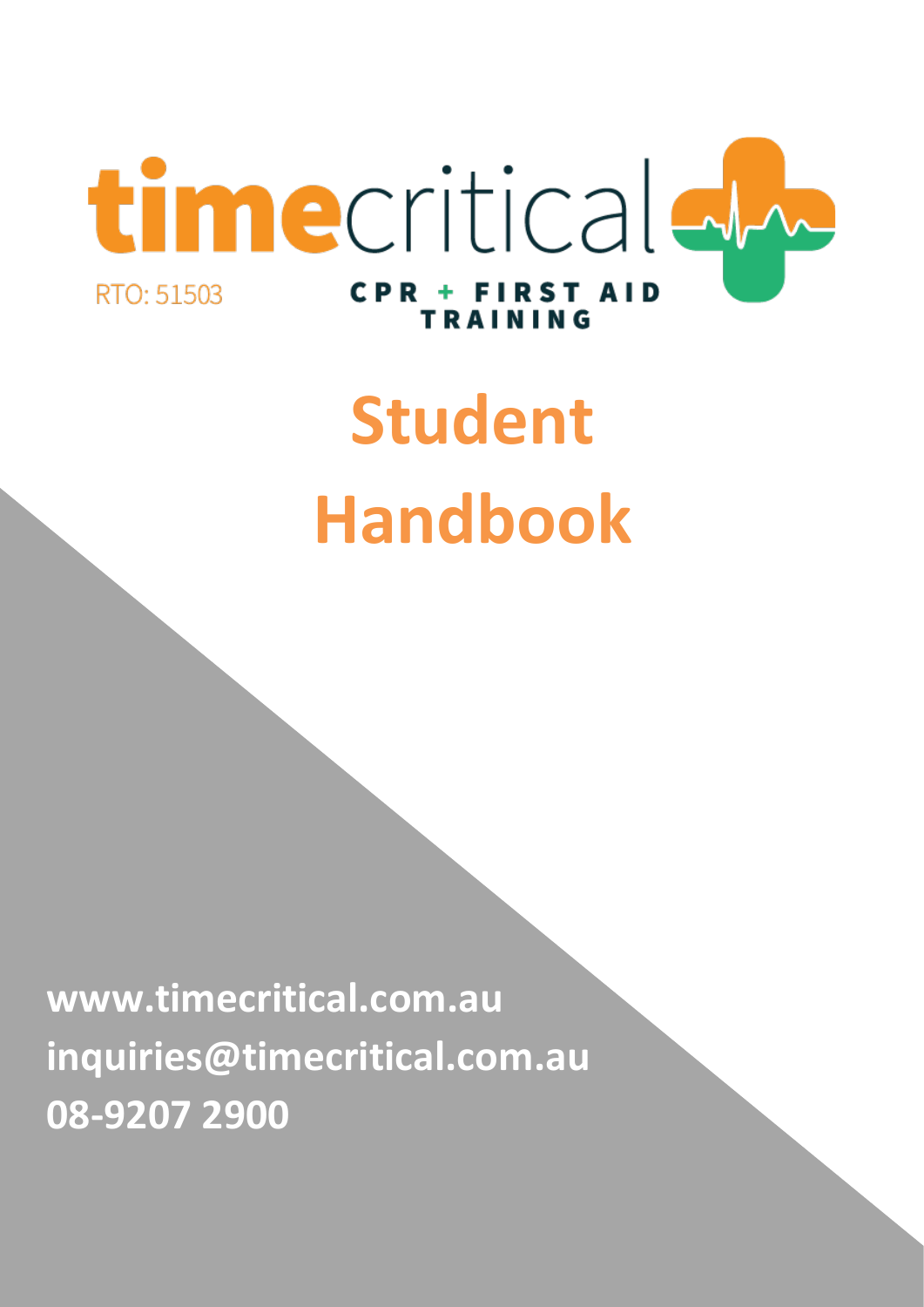

# **Table of Contents**

|                         | www.timecritical.com.au |              |
|-------------------------|-------------------------|--------------|
| <b>Student Handbook</b> |                         | Page 1 of 24 |
| $May-22$                | RTO: 51503              | v2.1         |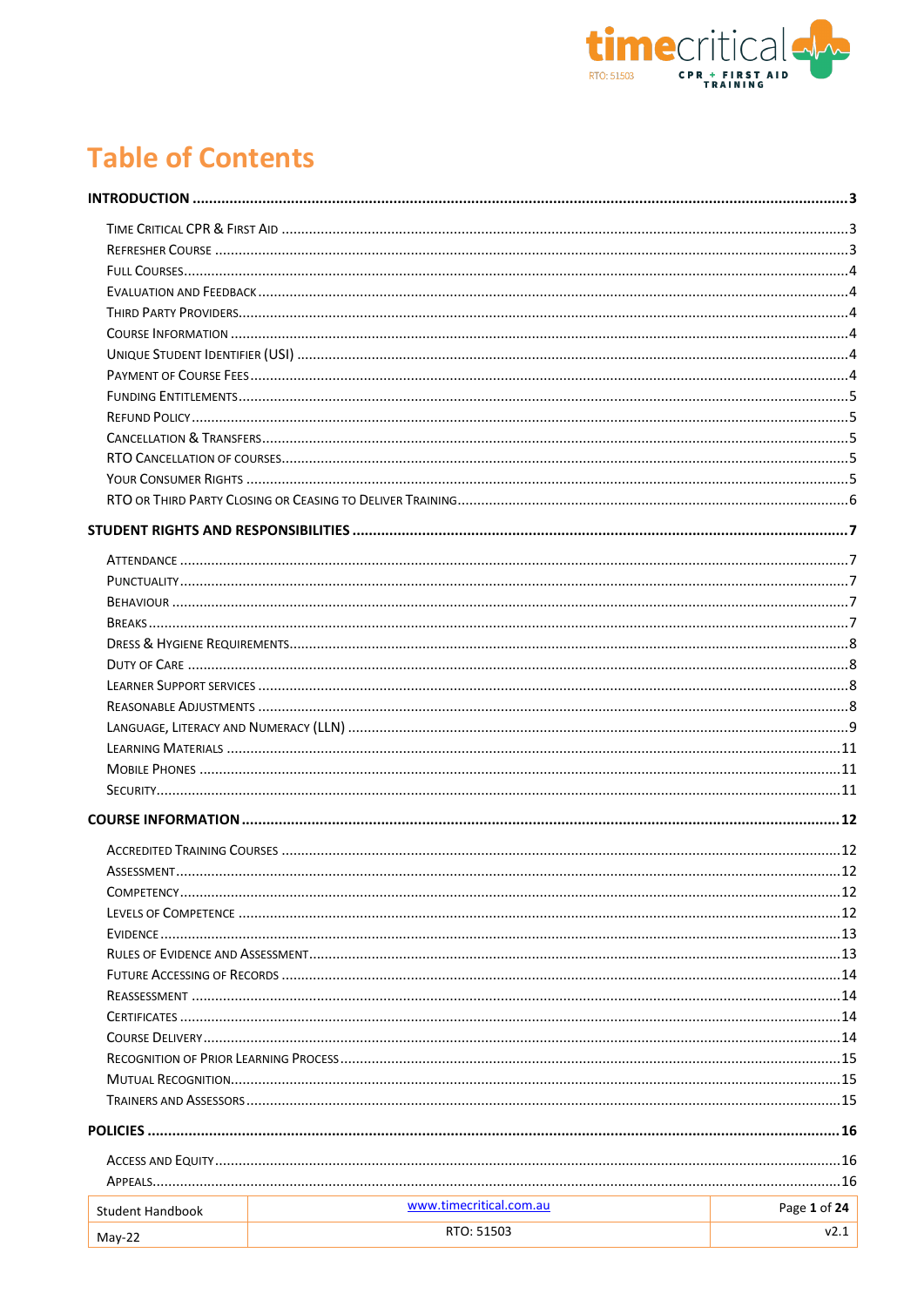

| Student Handbook | www.timecritical.com.au | Page 2 of 24 $\overline{a}$ |
|------------------|-------------------------|-----------------------------|
| $Mav-22$         | RTO: 51503              | VZ.1                        |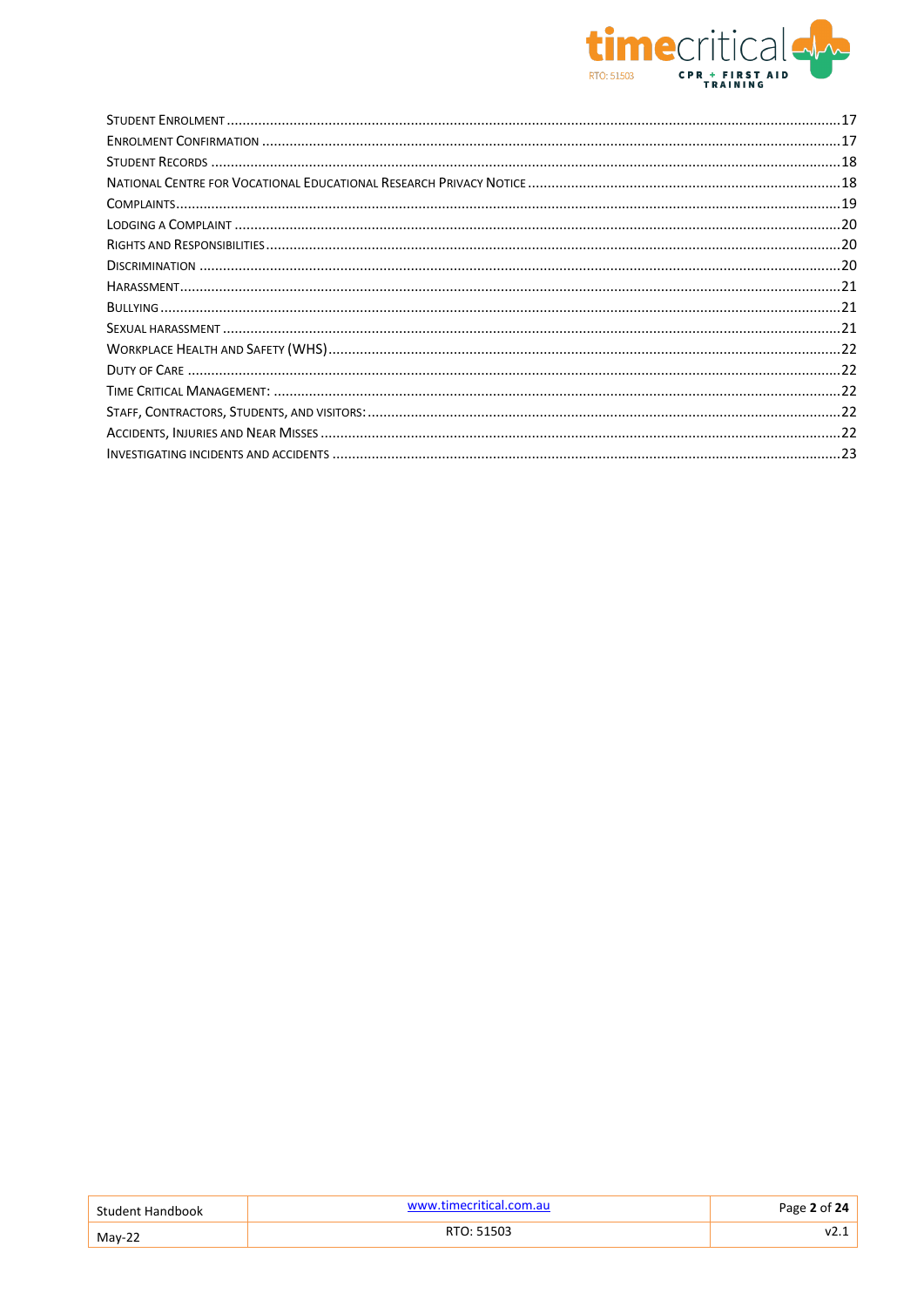

# <span id="page-3-0"></span>**INTRODUCTION**

#### Welcome to Time Critical!

The purpose of this handbook is to provide you with a quick reference about Time Critical training courses, policies and processes and roles and responsibilities guiding you through your learning experience with Time Critical.

# <span id="page-3-1"></span>**Time Critical CPR & First Aid**

Time Critical is a registered training organisation (RTO: 51503) with the Western Australia Training Accreditation Council (TAC) under Section 27(1) of the Vocational Education and Training Act 1996 (WA) to deliver nationally recognised training in the state of Western Australia only.

Time Critical aims to deliver high quality, innovative, fun and engaging training that is relevant to Students, employers, and industry. Our commitment to continuous improvement means we are constantly developing and improving new resources, processes, and facilitation methods to remain ahead in technology and industry standards.

Time Critical have training locations in Western Australia in Balcatta and Greenwood. We deliver most courses at Client sites.

Time Critical offers a range of short courses from the HLT training package, which includes the following:

#### **Public and Corporate Courses:**

- HLTAID009 Provide cardiopulmonary resuscitation (Release 1, 15 Oct 2020) (Offered as a full CPR or Refresher)
- HLTAID009 Provide cardiopulmonary resuscitation with Anaphylaxis (Offered as a full course or Refresher)
- HLTAID011 Provide First Aid (Release 1, 15 Oct 2020) (Offered as a full First Aid or Refresher)
- HLTPAT005 Collect specimens for drugs of abuse testing (Release 2, 8 Dec 2015)

#### **Corporate Courses Only**

- HLTAID012 Provide First Aid in an education and care setting (Release 1, 15 Oct 2020)
- HLTAID014 Provide Advanced First Aid (Release 1, 15 Oct 2020)
- HLTAID015 Provide advanced resuscitation and oxygen therapy (Release 1, 15 Oct 2020)
- HLTSS00068 Occupational First Aid Skill Set (Release 1, 15 Oct 2020)
	- o HLTAID014 Provide advanced first aid
	- o HLTAID015 Provide advanced resuscitation
	- o HLTAID016 Manage first aid services and resources

As an RTO, Time Critical is bound to comply with the Standards for Registered Training Organisations (SRTOs) 2015. Training Services provided to Students follow policies and processes developed to meet the VET Quality Framework and SRTOs 2015.

#### <span id="page-3-2"></span>**Refresher Course**

The Refresher courses apply to the HLTAID009 Provide cardiopulmonary resuscitation and the HLTAID011 Provide first aid units of competency. These courses are suitable for Students that have pre-existing skills and knowledge in the units of competency. Pre-existing skills mean that you are attending this course within the recommended renewal period for that unit of competency as part of your work or community group requirements.

If you are attending the Refresher courses, you will not be required to complete the online pre-reading and assessment. Existing knowledge will be revised in class, this will include a short multiple-choice assessment to be completed at the end of the class. Practical skills will be assessed as per the unit of competency requirements.

| Student Handbook | .com.au    | Page 3 of 24 |
|------------------|------------|--------------|
| $Mav-22$         | RTO: 51503 | V2           |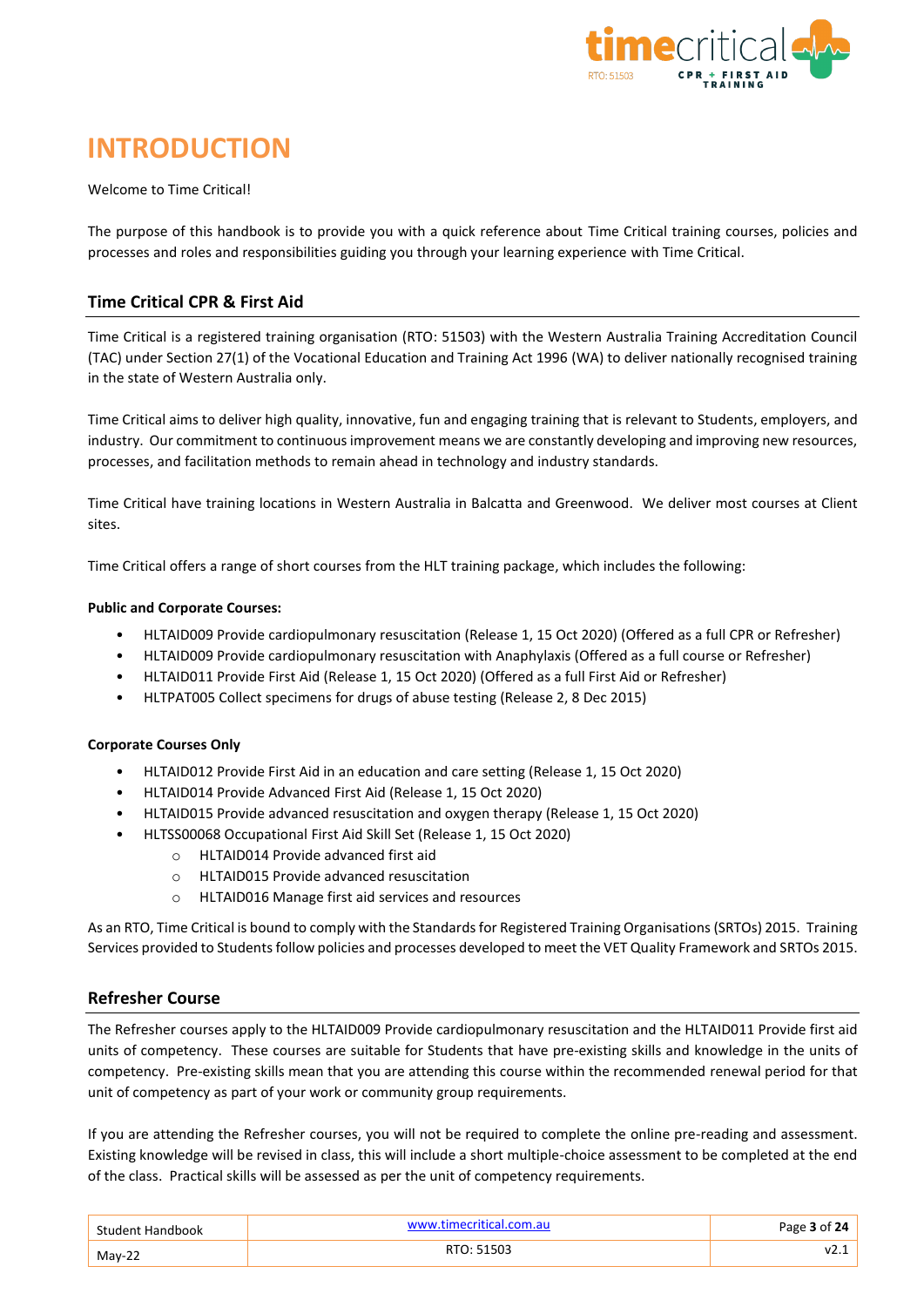

# <span id="page-4-0"></span>**Full Courses**

The Full course is suitable for Students that *do not* have pre-existing skills and knowledge in the unit of competency. You may have completed the course before, but it exceeds the recommended renewal period. If you are attending the Full course, you will be required to complete an online pre-course reading and assessment to obtain the underpinning knowledge. Trainers and Assessors will revise and test the authenticity of your online learning in the classroom. No multiple-choice theory assessment will be required at the end of the class. Practical skills will be assessed as per the unit of competency requirements.

# <span id="page-4-1"></span>**Evaluation and Feedback**

Time Critical strive to continuously improve our services and appreciate all and any feedback. You will be requested to provide this anonymous feedback either in electronic form at **[Time Critical Feedback Form](https://mastersit.com.au/vidatek/wp/index.php/learner/rto/timec)** or by emailing [inquiries@timecritical.com.au.](mailto:info@timecritical.com.au) The feedback you provide will assist Time Critical in our continuous improvement of our training delivery and assessment.

# <span id="page-4-2"></span>**Third Party Providers**

RTOs may; from time-to-time, develop agreements with other organisations to delivery nationally recognised training and assessment or provide other services on behalf of the RTO. Time Critical currently act as a TPP, providing training and assessment services, for Kelyn Training Services Time Critical is also the certificate issuing RTO for all Statements of Attainment for the listed units of competency.

HLTAID009 Provide cardiopulmonary resuscitation (Release 1, 15 Oct 2020) HLTAID010 Provide basic emergency life support (Release 1, 15 Oct 2020) HLTAID011 Provide First Aid (Release 1, 15 Oct 2020) HLTPAT005 Collect specimens for drugs of abuse testing (Release 2 8 Dec 2015)



RTO: 50335 | Contact: 9356 3455

# <span id="page-4-3"></span>**Course Information**

Full details and course information is available on our website[. www.timecritical.com.au](http://www.timecritical.com.au/courses)

Individuals and companies that book on courses will be provided information regarding their specific course when sent confirmation of their booking.

# <span id="page-4-4"></span>**Unique Student Identifier (USI)**

If you are studying nationally recognised training in Australia from 1 January 2015, you will be required to have a Unique Student Identifier (USI). Your USI links to an online account that contains all your training records and results (transcript) that you have completed from 1 January 2015 onwards.

A USI is free, and your application can be processed online [here.](http://www.usi.gov.au/)

# <span id="page-4-5"></span>**Payment of Course Fees**

#### **Individuals:**

You will be required to make payment for your course at time of registration via the website. If payment cannot be made before the course, Time Critical will not be able to issue your Statement of Attainment until such time that the fees has been paid. Please refer to our [Refund Policy.](#page-5-5)

#### **Companies:**

You will be required to complete a Booking Form with provided details of the person/s or department that is responsible for fees payment. Payment can be made upon invoice via Bank transfer or credit card. Terms for payment are 14 day's net unless by prior arrangement.

| Student Handbook | www.timecritical.com.au | Page 4 of 24 |
|------------------|-------------------------|--------------|
| $Mav-22$         | RTO: 51503              | v.           |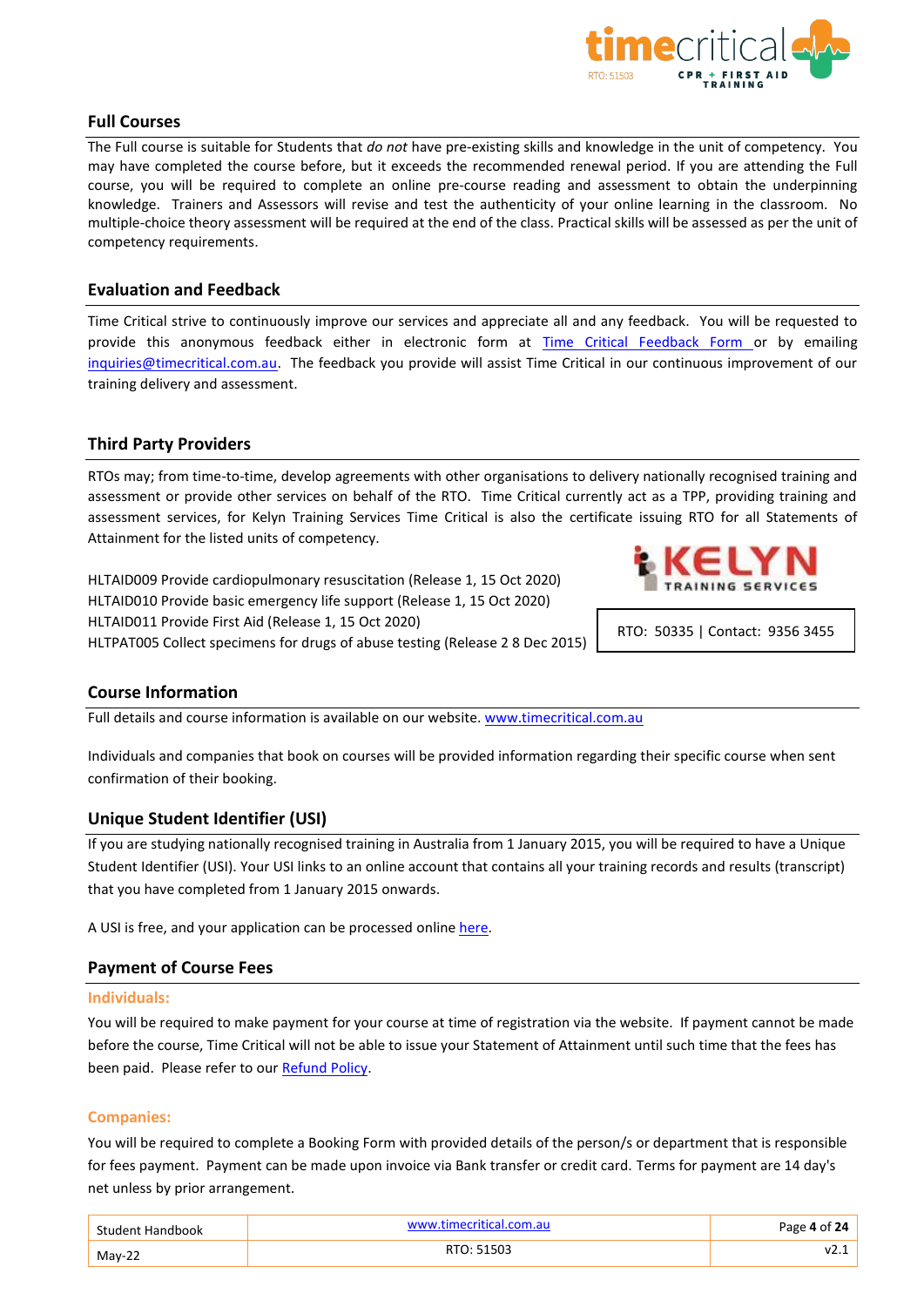

# <span id="page-5-0"></span>**Funding Entitlements**

# **Construction Training Fund Rebate**

The Construction Training Fund (CTF) provides funding support for training of eligible workers in the construction industry. We acknowledge the support of the Construction Training Fund in reducing the costs of training for eligible workers.

Eligible companies/individuals must be:

- Directly employed in the building and construction industry in Western Australia
- Directly employed by residential and/or commercial construction companies undertaking relevant projects in Western Australia
- Self-employed and undertaking work which is directly involved in the construction process

Where eligibility of an applicant is in question the Training Fund will seek evidence of eligibility via review of a detailed, recent work history.

# <span id="page-5-5"></span><span id="page-5-1"></span>**Refund Policy**

For public and individual Students who book and pay for their course via our website, Time Critical will apply the following refund policy:

- 90% Refund if cancelled more than 15 days prior to booked date
- 50% Refund if cancelled 3-14 days prior to booked date
- No Refund If cancelled 0-3 days prior to booked date

For public or group bookings where invoices takes place post course, this policy does not apply.

# <span id="page-5-2"></span>**Cancellation & Transfers**

#### *Enrolment cancellation / withdrawal / deferral / amendment*

Students who wish to withdraw/cancel/defer/amend their course can do so by contacting Time Critical on [inquiries@timecritical.com.au](mailto:info@timecritical.com.au) or 08-9207 2900.

#### *Student Transfers*

- a) **Transfer to another "Course date"** Students are able to transfer to another course date, by contacting Time Critical on 08 9207 2900. The transfer is subject to course availability.
- b) **Transfer to another "Course"** Students are able to transfer to another course, by contacting Time Critical on 08 9207 2900. The transfer is subject to course availability.

# <span id="page-5-3"></span>**RTO Cancellation of courses**

Time Critical reserves the right to cancel a course if insufficient enrolments are received prior to course commencement. Students already booked in these courses will be notified.

# <span id="page-5-4"></span>**Your Consumer Rights**

Prospective learners have rights as consumers, and Australian Consumer Law provides protection for consumers who purchase services. A full explanation of your rights as a consumer can be found at this location:

[Personal Services a Guide to the Australian Consumer Law](https://www.commerce.wa.gov.au/atom/810)

| Student Handbook | www.timecritical.com.au | Page 5 of 24 |
|------------------|-------------------------|--------------|
| $Mav-22$         | RTO: 51503              | .            |

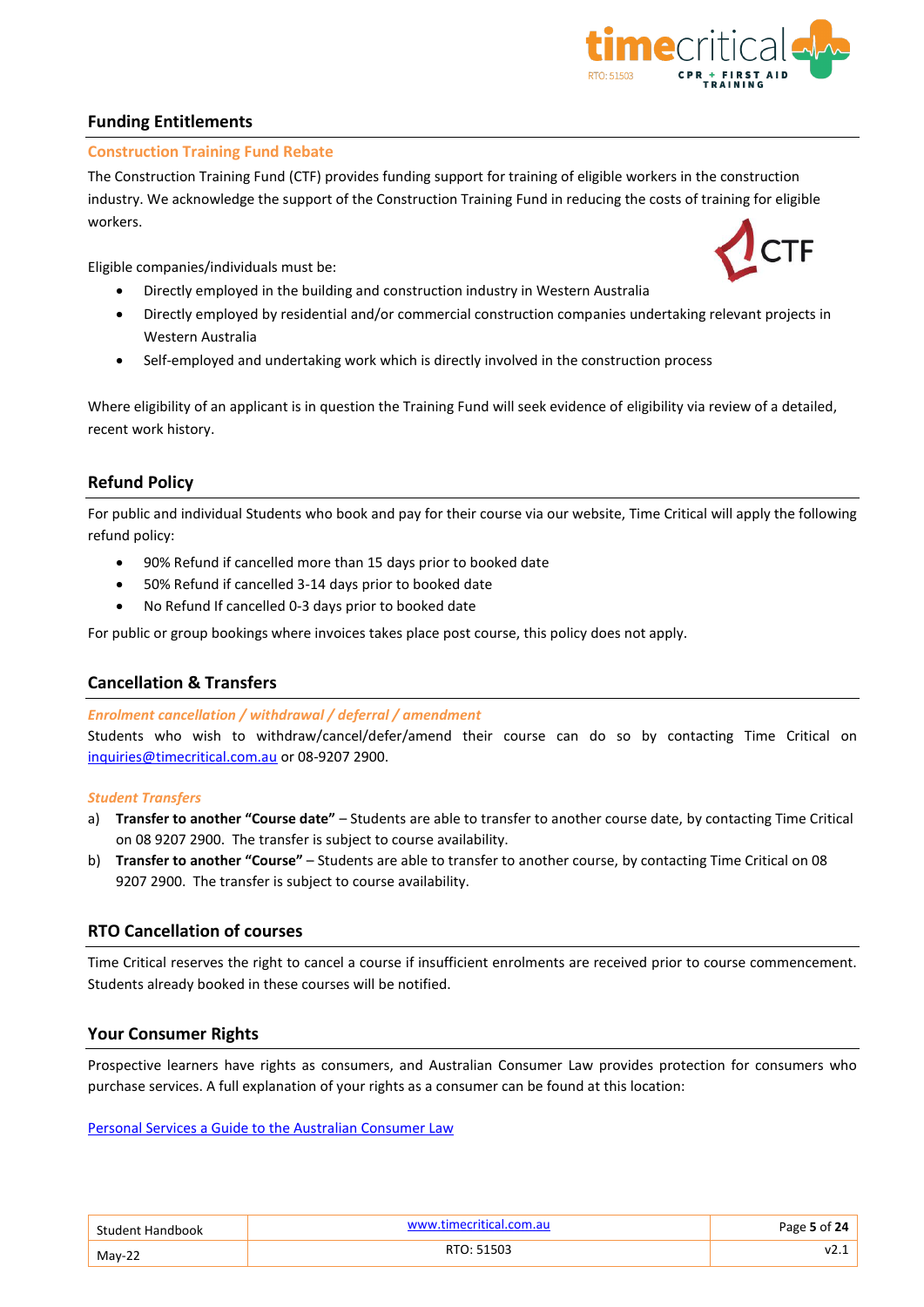

# **Cooling Off Period**

By law, you have 10 business days to reconsider an unsolicited consumer agreement (contract). During this time, you can cancel the contract without penalty. This is called the 'cooling off' period.

- an agreement is considered to be unsolicited when:
- a supplier/salesperson approaches or telephones a consumer without that consumer having invited this contact;
- negotiations take place over the phone, or in person at a location other than the supplier's premises; and
- the total value of the agreement is more than \$100, or the value was not ascertainable at the time the agreement was made.

Further information regarding cooling off periods can be obtained from the Department of Commerce, Consumer Protection.

# <span id="page-6-0"></span>**RTO or Third Party Closing or Ceasing to Deliver Training**

In addition to the rights provided by Australian Consumer Law (as above) it is requirement of our regulating body (Training Accreditation Council) that should Time Critical; or any organisation delivering training on our behalf, close or cease to deliver training in which a learner is enrolled, that Time Critical must make arrangements to transfer to another suitable RTO (or other RTOs) all existing learners who will NOT complete their training before we cease operating or the agreed services have not been met.

Should this situation occur Time Critical will formally notify each existing learner of the arrangements made and obtain their agreement to those arrangements, including any refund of fees available

| Student Handbook | www.timecritical.com.au | Page 6 of 24 |
|------------------|-------------------------|--------------|
| $Mav-22$         | RTO: 51503              | V2.1         |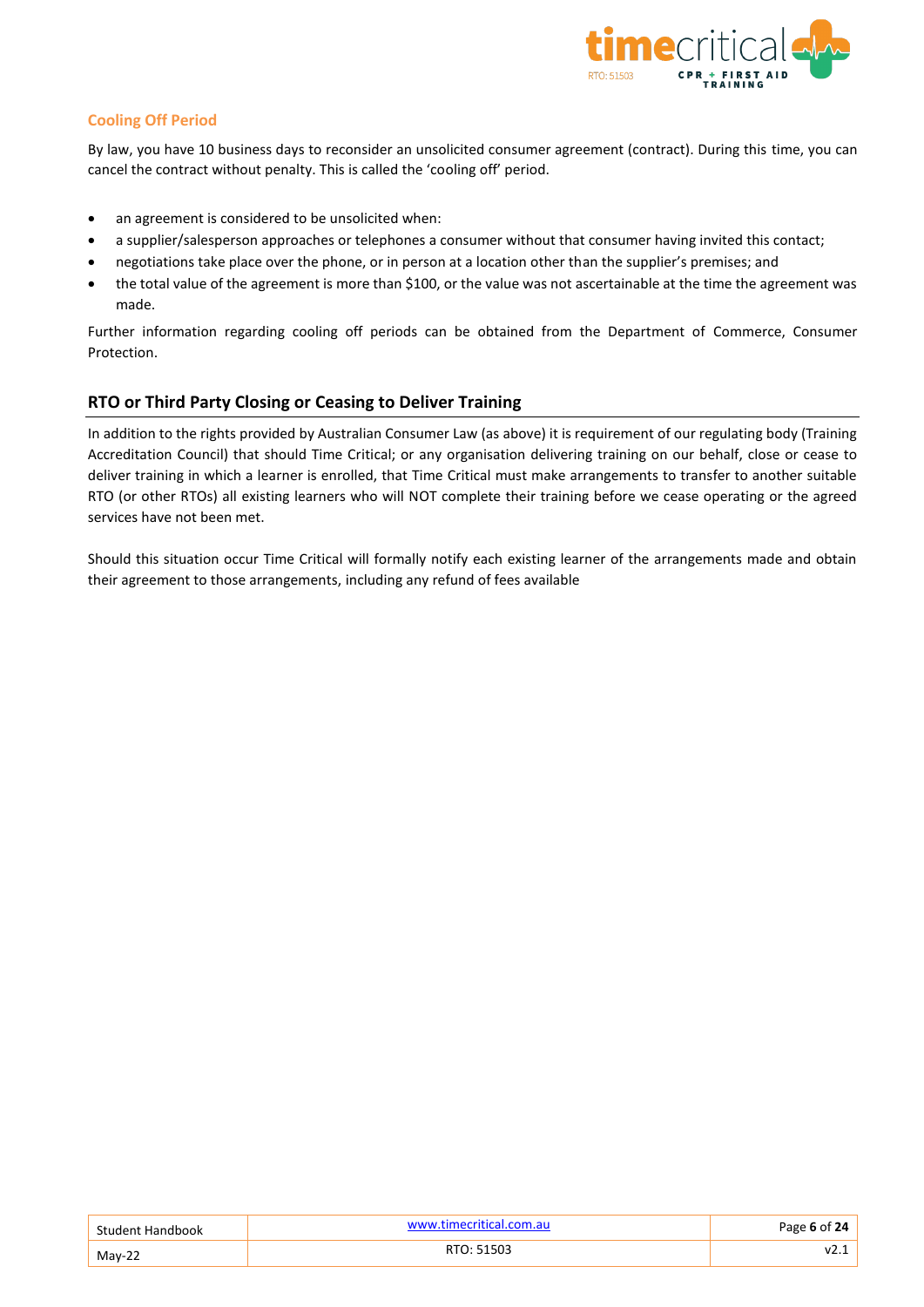

# <span id="page-7-0"></span>**STUDENT RIGHTS AND RESPONSIBILITIES**

#### <span id="page-7-1"></span>**Attendance**

It is expected that Students arrive to class on time and remain for the full duration. A Statement of Attainment cannot be issued if the Student has not attended the entire training session and have been assessed in all the various tasks.

## <span id="page-7-2"></span>**Punctuality**

As a courtesy to other learners and the Trainer/Assessor, all Students must be punctual throughout the training day, including returning from breaks. Punctuality shows respect and is essential to avoid disruption to other Students and the Trainer/Assessor.

#### <span id="page-7-3"></span>**Behaviour**

Students are expected to behave appropriately in a mature and professional manner at all times. All Students are expected to take responsibility for their own learning and behaviour during training and assessment. Misconduct will not be tolerated.

#### **Misconduct includes:**

- Any offensive conduct or unlawful activity (e.g., Theft, fraud, violence, assault);
- Interfering with another person's property;
- Removing, damaging or mistreating Time Critical property or equipment;
- Cheating/plagiarism;
- Interfering with another person's ability to learn through disruptions during training;
- Breach of confidentiality;
- Inappropriate language;
- Serious negligence, including WHS non-compliance;
- Discrimination, harassment, intimidation or victimisation;
- Being affected by drugs or alcohol and being unfit to participate in learning activities.

#### **Respect for others***:*

It is expected that the behaviour of all persons in the learning environment ensures a positive learning experience. Respect for other Students and the Trainer/Assessor is expected.

Time Critical retains the right at all times to remove disruptive Students from the training environment.

- You will be expected to treat staff and fellow Students with respect and observe any Student etiquette requirements which appear in this handbook or requested during the course by a Trainer/Assessor.
- Inappropriate language and actions will not be tolerated.
- Harassment, bullying and intimidation of staff or fellow learners will not be tolerated.
- Treat facilities and equipment with due care and respect.
- You are required to respect the rights of others and treat others in a manner which is fair and non-discriminatory.

#### <span id="page-7-4"></span>**Breaks**

Your Trainer will advise of timing for all tea, coffee and bathroom breaks at the start of the course.

| Student Handbook | timecritical.com.au.<br><b>A/A/A/A/</b> | Page 7 of 24 |
|------------------|-----------------------------------------|--------------|
| May-22           | RTO: 51503                              | v.           |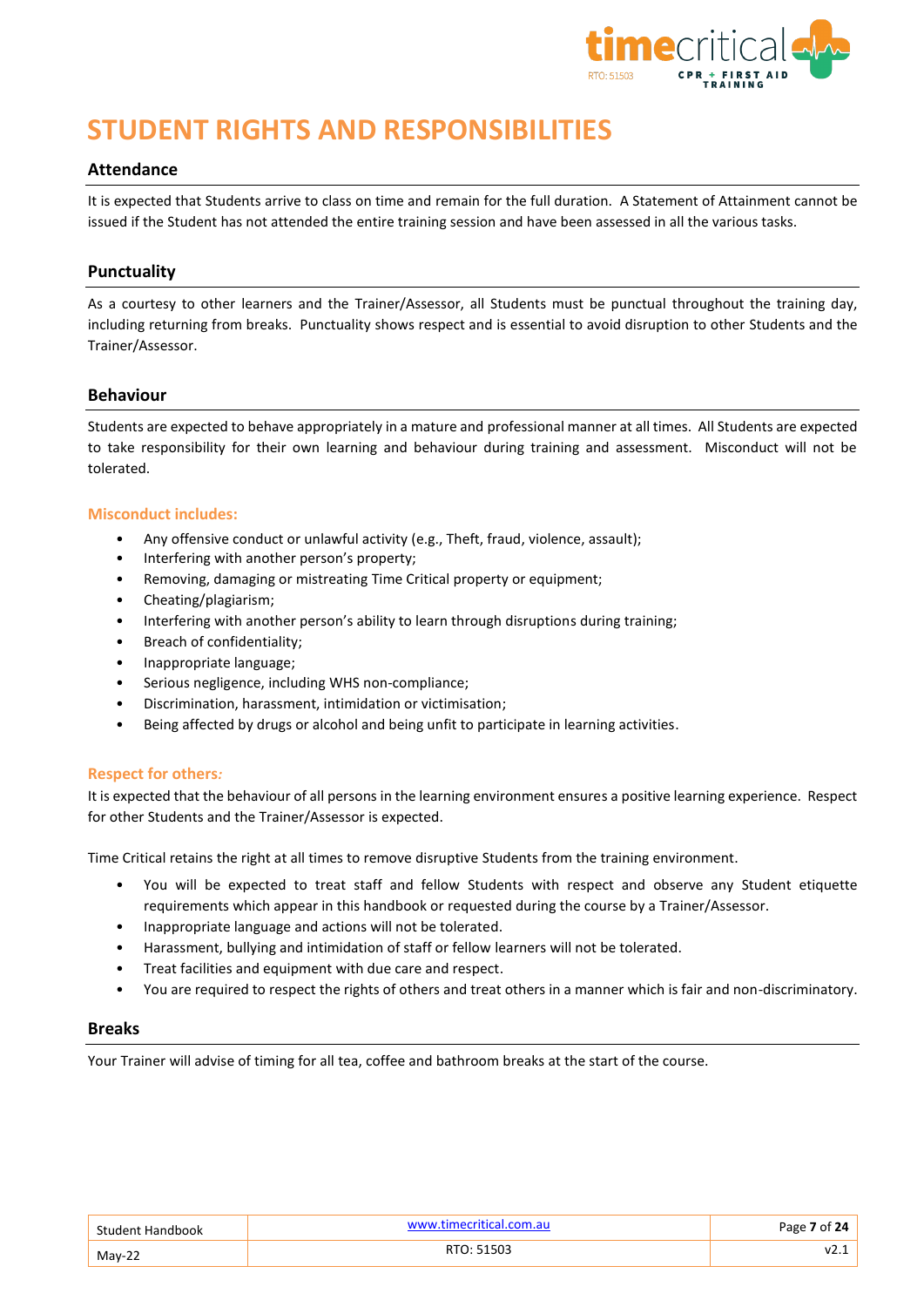

# <span id="page-8-0"></span>**Dress & Hygiene Requirements**

Students are to be well presented and appropriately dressed during all training. Dress requirements include:

- Neat, comfortable clothing in the classroom environment;
- Appropriate work attire, including personal protective clothing (PPE) for training in the workplace or simulated environments;
- Appropriate footwear must be worn at all times;
- Since you will be working in close proximity with others, care with your personal hygiene (clothing, hair, deodorant, etc.) is requested.

#### <span id="page-8-1"></span>**Duty of Care**

Under Workplace Health and Safety legislation, Students have a duty of care to maintain a safe environment for both themselves and their fellow Students.

- Should you be involved in an accident which results in personal injury and/or damage to equipment or facilities, notify your Trainer/Assessor immediately.
- If you have a personal health condition which may become critical while attending training, please advise us before commencing the course. All information will be treated in strict confidence and is only needed, so Time Critical can provide support or treatment should an emergency arise.
- Emergency procedures and exit plans must be followed.

**You have a duty to:**

- Protect your own health and safety and to avoid adversely affecting the health and safety of any other person;
- Not wilfully or recklessly interfere or misuse anything provided by Time Critical in the interests of health, safety and welfare;
- Cooperate with health and safety directives given by the staff of Time Critical;
- Ensure that you are not affected by the consumption of drugs or alcohol.

#### <span id="page-8-2"></span>**Learner Support services**

Time Critical is committed to ensuring that training opportunities are offered to all Students on an equal and fair basis.

All learners who meet our entry requirements for specific programs will be accepted into the RTO. Any issues or questions regarding access and equity can be directed to Time Critical Management.

Refer to Time Critical - **[Access and Equity Policy](#page-16-3)** for more details.

Individuals with a disability may complete this course, however, they must demonstrate that they meet the skills implicit to this award with competent demonstration of knowledge, experience, and the ability to perform CPR on the floor for 2 minutes.

#### <span id="page-8-3"></span>**Reasonable Adjustments**

As a Registered Training Organisation (RTO), Time Critical must provide reasonable adjustment when assessing Students who have a disability or other identified particular need. It is a requirement of the Disability Discrimination Act that such adjustment be provided.

The points below are provided as examples of reasonable adjustment.

- 1-on-1 training with Trainer and Assessor
- Provision of seating close to the facilitator/trainer
- Adjustments to the assessment environment
- Completing theory assessment orally

The reasonable adjustment must be based on individual needs and abilities.

| Student Handbook | www.timecritical.com.au |    |
|------------------|-------------------------|----|
| $May-22$         | RTO: 51503              | V2 |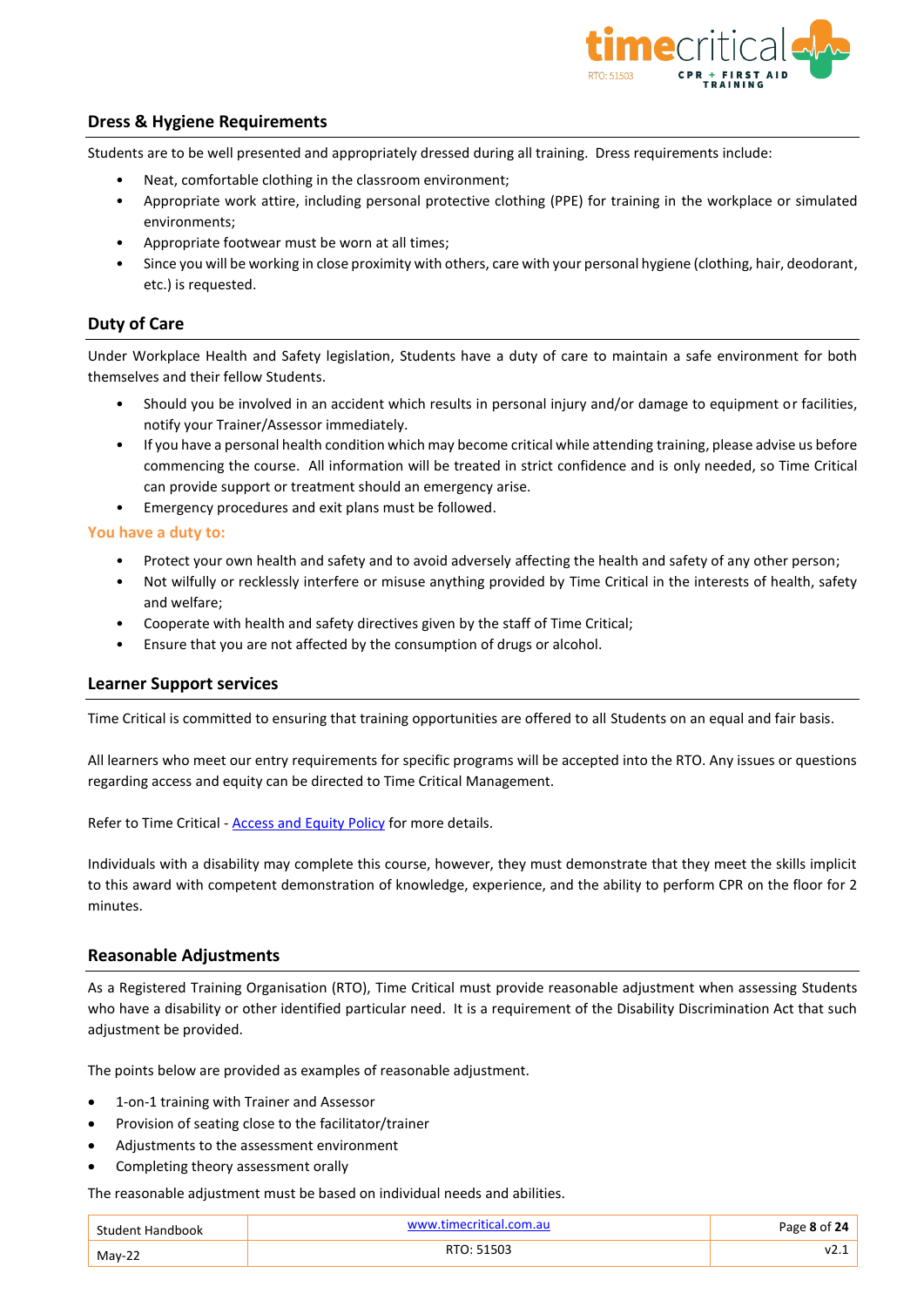

- It is a requirement of the Australian Resuscitation Council that CPR skills be assessed on a resuscitation manikin placed on the floor or firm surface. Assessment cannot be done by a candidate describing how to provide cardiopulmonary resuscitation or instruct another person to perform a skill.
- Some Students, particularly those with LLN challenges, may need to complete the theory assessment by oral questioning.

There are physical standards which relate to the level of performance required when undertaking accredited training. The HLTAID competency standards require a level of physical ability to provide first aid and respond to an emergency situation where there may be risk to life.

- One requirements of the training package is that you are to be assessed as physically capable of performing uninterrupted CPR for at least 2 minutes on an adult manikin placed on the floor.
- There can be no exceptions to these Australian Government requirements that are clearly written into the Training Package.

Therefore, Students who are unable to satisfy the physical requirements of the course cannot be deemed competent or issued with a statement of attainment, even if the qualification is a necessary part of their employment conditions.

# <span id="page-9-0"></span>**Language, Literacy and Numeracy (LLN)**

Students are invited to communicate any LLN (literacy, numeracy, English language or physical capabilities) or other support needs they have both prior to, and at the commencement of the course.

Below you will find information on the require pre-requisites and Language, Literacy and Numeracy requirements to complete Time Critical courses. It is recommended that Students have sufficient:

- 1. Language, Literacy and Numeracy (LLN) Foundation skills to successfully complete the required theory and practical assessment process
- 2. Physical ability to complete performance requirements of providing CPR on the floor for 2 minutes

| Student Handbook | www.timecritical.com.au | Page 9 of 24 $ $ |
|------------------|-------------------------|------------------|
| $Mav-22$         | RTO: 51503              | V2. .            |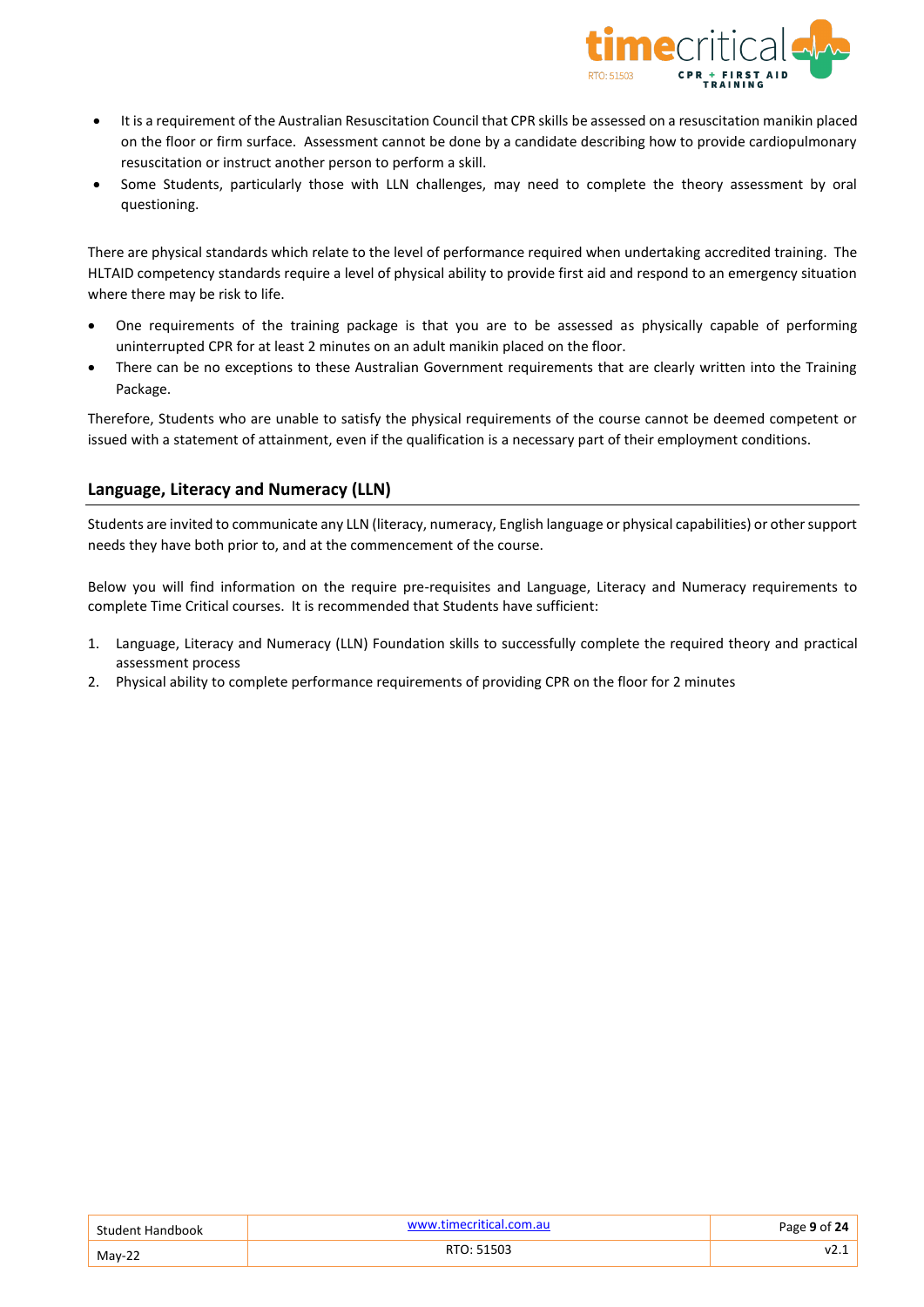

Below you will find a summary of the Australian Core Skills Framework (ACSF) that indicate the required LLN levels for each course:

| Unit of                 | <b>Reading Level</b>                                                                                                                                                                                                                                                                  | <b>Writing Level</b>                                                                                                                                                                                                                                     | Oral                                                                                                                                                                | <b>Numeracy Level</b>                                                                                                                                             | <b>Pre-requisite</b>                                                                                                        |
|-------------------------|---------------------------------------------------------------------------------------------------------------------------------------------------------------------------------------------------------------------------------------------------------------------------------------|----------------------------------------------------------------------------------------------------------------------------------------------------------------------------------------------------------------------------------------------------------|---------------------------------------------------------------------------------------------------------------------------------------------------------------------|-------------------------------------------------------------------------------------------------------------------------------------------------------------------|-----------------------------------------------------------------------------------------------------------------------------|
| <b>Competency</b>       |                                                                                                                                                                                                                                                                                       |                                                                                                                                                                                                                                                          | <b>Communication</b><br><b>Level</b>                                                                                                                                |                                                                                                                                                                   |                                                                                                                             |
| HLTAID009-<br>HLTAID014 | Level 3<br>to administer<br>$\bullet$<br>medication<br>for<br>anaphylaxis<br>or asthma<br>Follow<br>$\bullet$<br>medicals<br>plans in<br>childcare                                                                                                                                    | Level 3<br>to complete<br>$\bullet$<br>documentati<br>on such as<br>reports/risk<br>assessments                                                                                                                                                          | Level 3<br>to call the<br>$\bullet$<br>ambulance<br>and provide a<br>handover<br>Communicat<br>$\bullet$<br>e details of<br>incident to<br>supervisors/<br>managers | Level 3<br>To count the<br>$\bullet$<br>number of<br>compressions<br>and breaths                                                                                  | Physical capability<br>to perform CPR<br>for 2 minutes on<br>the floor                                                      |
| HLTAID015               | Level 4<br>to administer<br>medication<br>for<br>anaphylaxis<br>or asthma<br>Read oxygen<br>$\bullet$<br>equipment<br>instructions                                                                                                                                                    | Level 3<br>to complete<br>$\bullet$<br>documentati<br>on such as<br>reports/risk<br>assessments                                                                                                                                                          | Level 3<br>to call the<br>$\bullet$<br>ambulance<br>and provide a<br>handover<br>Communicat<br>$\bullet$<br>e details of<br>incident to<br>supervisors/<br>managers | Level 3<br>To count the<br>$\bullet$<br>number of<br>compressions<br>and breaths<br>Calculate<br>$\bullet$<br>appropriate<br>amount of<br>oxygen to<br>administer | HLTAID011<br>$\bullet$<br>Provide First<br>Aid<br>Physical<br>capability to<br>perform CPR<br>for 2 minutes<br>on the floor |
| HLTPAT005               | Level 4<br>Interpret<br>$\bullet$<br>organisationa<br>I policy &<br>procedure<br>for Alcohol &<br>other drug<br>testing<br>Identify &<br>$\bullet$<br>select<br>appropriate<br>testing type<br>Ensure<br>equipment is<br>calibrated &<br>usable<br>Understand<br>selection<br>process | Level 3<br>Record<br>$\bullet$<br>medications<br>that can<br>affect testing<br>results<br>Prepare chain<br>$\bullet$<br>of custody<br>Report<br>$\bullet$<br>outcomes of<br>alcohol &<br>other drug<br>testing on<br>prescribed<br>organisation<br>forms | Level 3<br>Convey<br>$\bullet$<br>processes &<br>consequence<br>s of screening                                                                                      | Level 3<br>Accurately<br>$\bullet$<br>interpret &<br>record results                                                                                               | None                                                                                                                        |

#### **Seeking Support**

Learners are encouraged to contact Time Critical Management (08-9207 2900) or speak to the Trainer and Assessor on the day about any additional support or requirements they may have. Any information and reasons provided by Students for attending the course, will be taken into consideration by the Trainer when deciding on the training strategies to be employed.

#### **Prospective Students**

1. At time of enrolment, Students have the opportunity to inform the RTO of LLN challenges by selecting the option on enrolment

| Student Handbook | www.timerritical.com<br>l.com.au | Page 10 of 24 |
|------------------|----------------------------------|---------------|
| $Mav-22$         | RTO: 51503                       | V2.1          |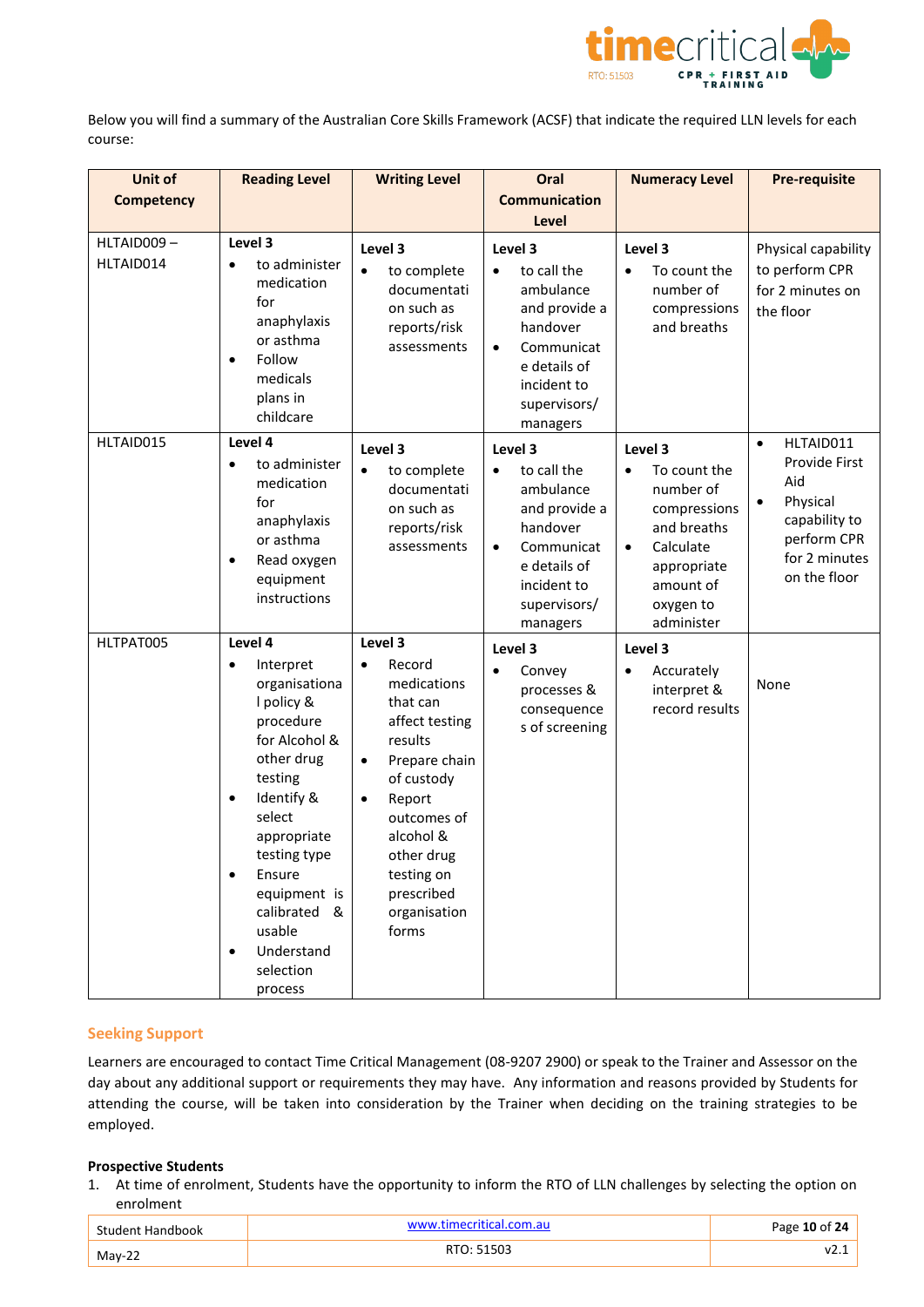

- 2. Time Critical will contact the Student via phone call to discuss in a confidential manner
- 3. The Trainer and Assessor for the course will be informed of the Students LLN requirements
- 4. Student support options will be offered depending on support required

#### **Prospective Clients**

- 1. At time of Booking, Clients have the opportunity to inform the RTO of LLN challenges by selecting the option on online Booking form
- 2. Time Critical will contact the Client via phone call to discuss in a confidential manner
- 3. The Trainer and Assessor for the course will be informed of the individuals LLN requirements
- 4. Student support options will be offered depending on support required

# *Reading Writing Hotline*

<http://www.readingwritinghotline.edu.au/> 1300 655 506

# <span id="page-11-0"></span>**Learning Materials**

Some courses have required pre-course material that will be provided in either print format or online. These training and/or assessment materials form part of the course fee.

# <span id="page-11-1"></span>**Mobile Phones**

**All phones must be turned off** during training, as a courtesy to the Trainer/Assessor and other Students. In an emergency where you need to be contacted, please advise your Trainer/Assessor so that arrangements can be made.

## <span id="page-11-2"></span>**Security**

Do not leave handbags or other valuables unattended. You are ultimately responsible for your own belongings. Time Critical accepts no responsibility for any belongings which may be stolen or go missing.

| <b>Student Handbook</b> | timecritical.com.au<br>AISSIS 1 | Page 11 of 24 |
|-------------------------|---------------------------------|---------------|
| $Mav-22$                | RTO: 51503                      | 14.1          |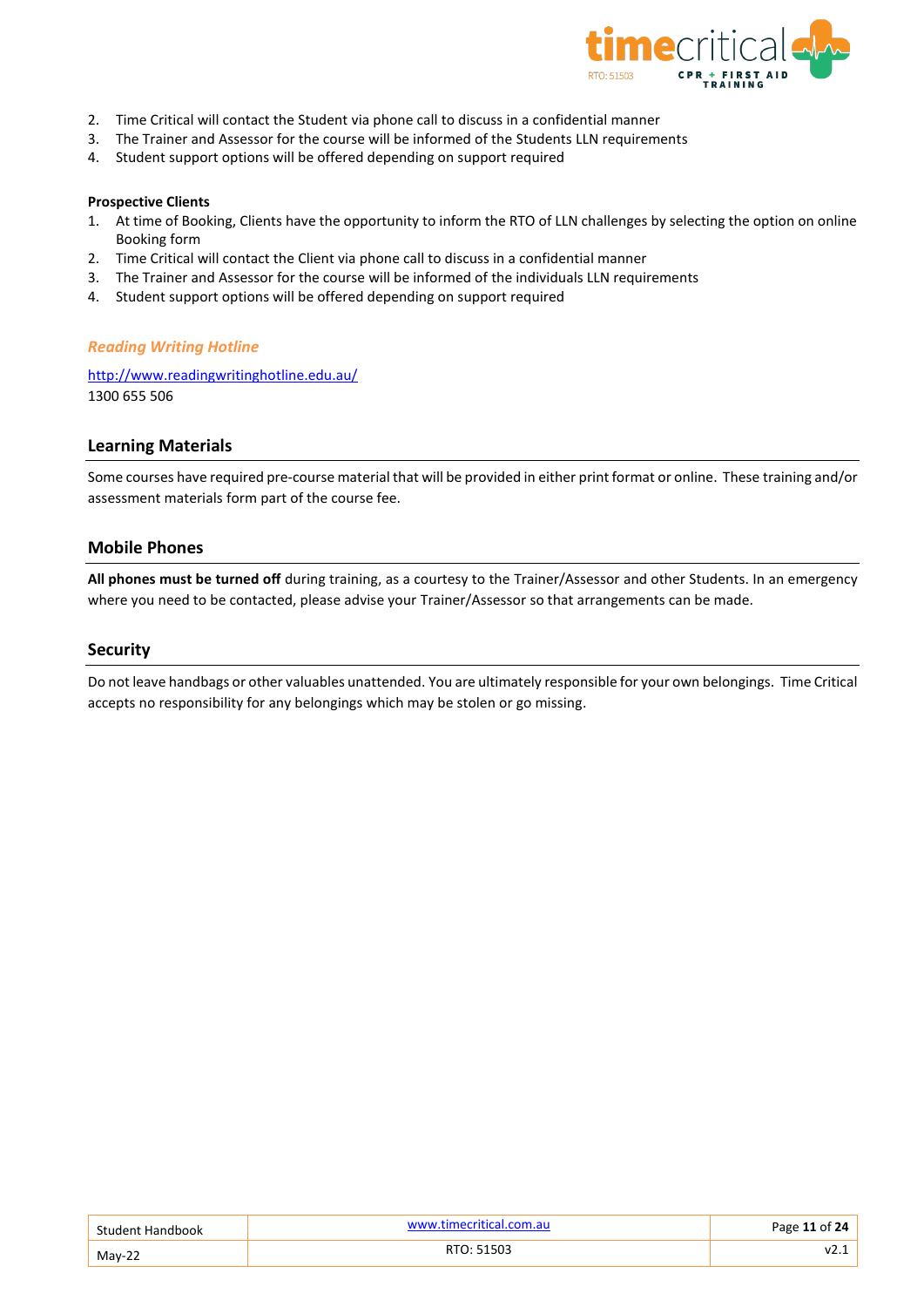

# <span id="page-12-0"></span>**COURSE INFORMATION**

## <span id="page-12-1"></span>**Accredited Training Courses**

Accredited courses are competency-based, which means that training and assessment focus on the development and recognition of a person's ability to apply relevant knowledge and skills to perform tasks to a specified standard.

The specific knowledge and skills required for a particular skill set are set out in Units of Competency which can be grouped together to formulate the completion of a nationally recognised qualification. Nationally recognised qualifications are outlined in Training Packages. These can be viewed at [www.training.gov.au.](http://www.training.gov.au/)

All Time Critical courses are accredited and nationally recognised.

#### <span id="page-12-2"></span>**Assessment**

Assessments are designed to demonstrate Students have met the required standards of practice at the appropriate level and have achieved competency in accordance with the requirements. There are two methods of assessment:

- 1. Knowledge Assessments: completing a theory assessment, applying knowledge during skills assessments
- 2. Practical Skills Assessment: demonstrations of practical skills during scenario-based assessments.

Students must be deemed competent in both methods of assessment in order to be awarded a Statement of Attainment.

The Assessor will deliver the scenarios to be fair and equitable for all Students, e.g., each Student will have the same opportunity to reach the desired outcome at the same skill base.

#### <span id="page-12-3"></span>**Competency**

It is important to note that the rules and requirements of a Unit of Competency are applied to all Students regardless of where they are, or the mode of training delivery provided.

Each Unit of Competency is made up of the following:

- Elements;
- Performance criteria;
- Required knowledge and skills;
- A range of variables;
- Critical aspects of evidence;
- Any pre or co-requisites (if applicable).

#### <span id="page-12-4"></span>**Levels of Competence**

- **Not Competent (NC)** the learner is assessed as not having achieved competence against one or more of the units of competency or elements of that unit/s.
- **Competent (C)** the learner is assessed as having demonstrated competence against all units of competency and elements of competence.

To be deemed Competent in any Unit of Competency, you must be able to provide evidence of the required skills and knowledge to complete tasks to the standard that is required in the industry. Skills need to be demonstrated in a range of situations and environments (which could include simulated applications in a learning environment) over a period of time.

| Student Handbook | www timecritical.com.au | Page 12 of 24, |
|------------------|-------------------------|----------------|
| $Mav-22$         | RTO: 51503              | VZ.J           |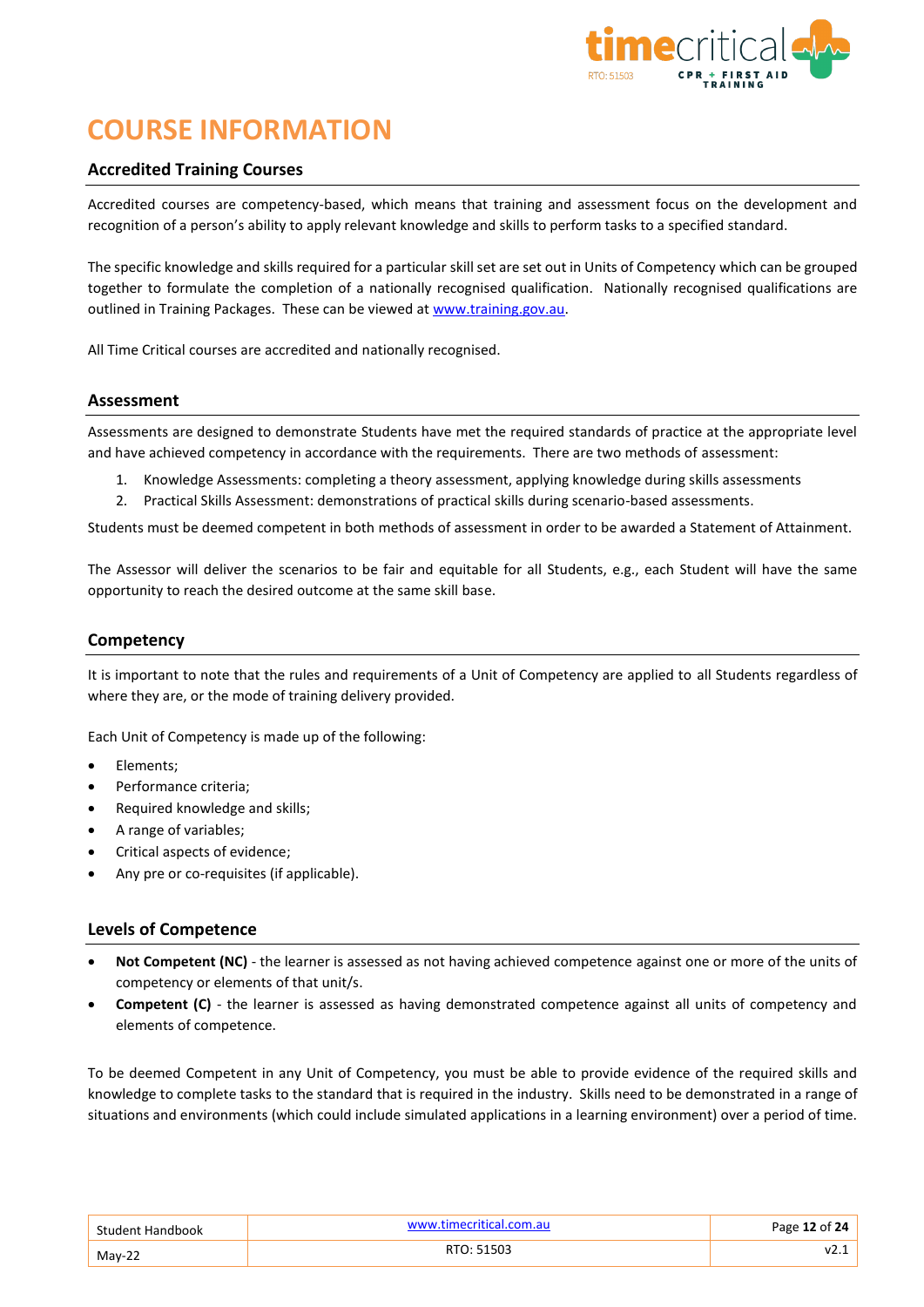

# <span id="page-13-0"></span>**Evidence**

Evidence is the material proof that you have performed the specified competency or task to the required standard. This may include any knowledge assessment you have completed either pre-course or on-course with your Assessor. In the event that pre-course assessments are not completed by the time of your classroom training, then your Statement of Attainment will not be issued until such time that it has been done.

Your evidence of requirements will demonstrate that you have met the required standard of practice at the appropriate level and have achieved competency in accordance with requirements.

Assessments will be conducted in accordance with the following Principles of Assessment and Rules of Evidence.

| <b>Principles of Assessment</b> |                                                                                                                                                                                                                                                                                                                                                                                                                                                                                                                                                                                                                 |
|---------------------------------|-----------------------------------------------------------------------------------------------------------------------------------------------------------------------------------------------------------------------------------------------------------------------------------------------------------------------------------------------------------------------------------------------------------------------------------------------------------------------------------------------------------------------------------------------------------------------------------------------------------------|
| Valid                           | Any assessment decision of the RTO is justified, based on the evidence of the performance of<br>the individual learner.<br>Validity requires:<br>Assessment against the unit/s of competency and the associated assessment requirement<br>covers the broad range of knowledge and skills that are essential to competent<br>performance;<br>Assessment of knowledge and skills is integrated with their practical application;<br>$\bullet$<br>Assessment to be based on evidence that demonstrates that a learner could demonstrate<br>$\bullet$<br>this knowledge and skills in other similar situations; and |
|                                 | The judgement of competence is based on evidence of learner performance that is aligned to<br>the unit/s of competency and associated assessments requirements.                                                                                                                                                                                                                                                                                                                                                                                                                                                 |
| <b>Reliable</b>                 | Evidence presented for assessment is consistently interpreted, and assessment results are<br>comparable irrespective of the assessor conducting the assessment.                                                                                                                                                                                                                                                                                                                                                                                                                                                 |
| <b>Flexible</b>                 | Assessment is flexible to the individual learner by:<br>Reflecting the learner's needs;<br>٠<br>Assessing competencies held by the Learner no matter how or where they have been<br>٠<br>acquired; and<br>Drawing from a range of assessment methods and using those that are appropriate to the<br>$\bullet$<br>context, the unit of competency and associated assessment requirements, and the<br>individual.                                                                                                                                                                                                 |
| Fair                            | The individual learner's needs are considered in the assessment process.<br>Where appropriate, reasonable adjustments are applied by the RTO to take into account the<br>individual learner's needs.<br>The RTO informs the learner about the assessment process and provides the learner with the<br>opportunity to challenge the result of the assessment and be reassessed if necessary                                                                                                                                                                                                                      |

# <span id="page-13-1"></span>**Rules of Evidence and Assessment**

Time Critical is required to ensure that all evidence provided by Students, as proof of their competency, meets the following "rules of evidence".

| The assessor is assured that the learner has the knowledge, skills and attributes as described<br><b>Valid</b><br>in the module or unit of competency and associated assessment requirements. |                                                                                                                                                          |
|-----------------------------------------------------------------------------------------------------------------------------------------------------------------------------------------------|----------------------------------------------------------------------------------------------------------------------------------------------------------|
| <b>Sufficient</b>                                                                                                                                                                             | The assessor is assured that the quality, quantity and relevance of the assessment evidence<br>enables a judgement to be made of a learner's competency. |
| <b>Authentic</b>                                                                                                                                                                              | The assessor is assured that the evidence presented for assessment is the learner's own work.                                                            |
| Current                                                                                                                                                                                       | The assessor is assured that the assessment evidence demonstrates current competency.                                                                    |

| Student Handbook | www.timecritical.com.au | Page 13 of 24 |
|------------------|-------------------------|---------------|
| $Mav-22$         | RTO: 51503              | V2.           |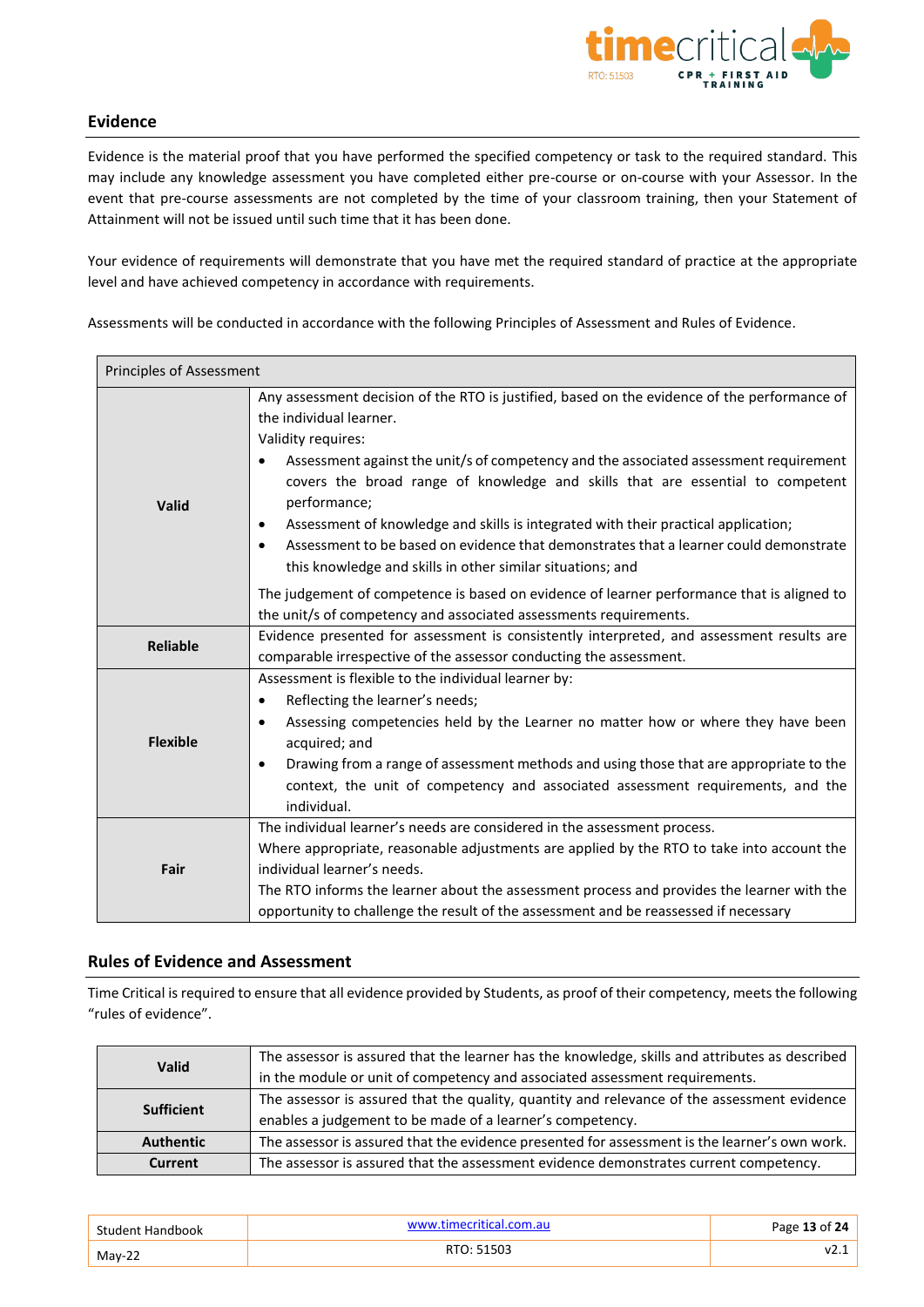

# <span id="page-14-0"></span>**Future Accessing of Records**

If a Student needs to obtain confirmation of their qualification and no longer has a copy of their certificate on record, they can e-mail [inquiries@timecritical.com.au,](mailto:info@timecritical.com.au) and an electronic copy will be forward to the Student. A fee may be charged for this service.

#### <span id="page-14-1"></span>**Reassessment**

If the assessment requirements have not been met, Students will have the opportunity to be reassessed on the day. Alternatively, Students may contact Time Critical directly on (08) 9207 2900 or email [inquiries@timecritical.com.au](mailto:info@timecritical.com.au) to organise a suitable date, time, and place for reassessment.

# <span id="page-14-2"></span>**Certificates**

Certificates can only be awarded by Time Critical in accordance with our approved qualification scope.

• **Statement of Attainment (SOA)** – issued under the Australian Qualification Framework (AQF) for nationally recognised training and issued when a Student is deemed competent in a unit of competency. Minimum achievement for an SOA is one unit of competency. You can request an SOA at any time during your training.

Statements of Attainment will be provided once all required course work has been completed, and the Student has been deemed competent.

• **Certificate of Attendance** – for non-nationally recognised training. They are issued when a Student attends a short course, which is not within the Australian qualifications framework (AQF). To receive a Certificate of Attendance, the Student must have a satisfactory attendance rate.

Certificates will only be issued in the event that:

- All required pre-course assessments have been completed
- The Student has provided a valid Unique Student Identifier (USI)
- All required information has been provided on the individual assessment packages
- The Students have been deemed competent in the unit of competency

Certificates will be sent electronically in .pdf format to Students nominated email address. The onus is on the Student to ensure their email address details are correct.

Certificates will only be sent to external parties (place of work), with prior permission from the Student.

# <span id="page-14-3"></span>**Course Delivery**

Time Critical ensures the following resources are in place:

- Trainers and Assessors with appropriate qualifications, and experience
- Course materials appropriate to the methods of delivery and assessment requirements
- All necessary copyright authorisations
- Appropriate equipment and facilities

Training and assessment methods used by Time Critical meet specific quality requirements and are chosen to best suit the unit of competency while considering the learning style of the Student. The provision of training often includes a blended approach with a combination of theoretical knowledge and skills.

A number of delivery methods will be used throughout the training to help you achieve the necessary skills.

| Student<br>Handbook | mocritical | 24<br>Page 14 of 2 |
|---------------------|------------|--------------------|
| $May-22$            | RTO: 51503 | м.<br>.            |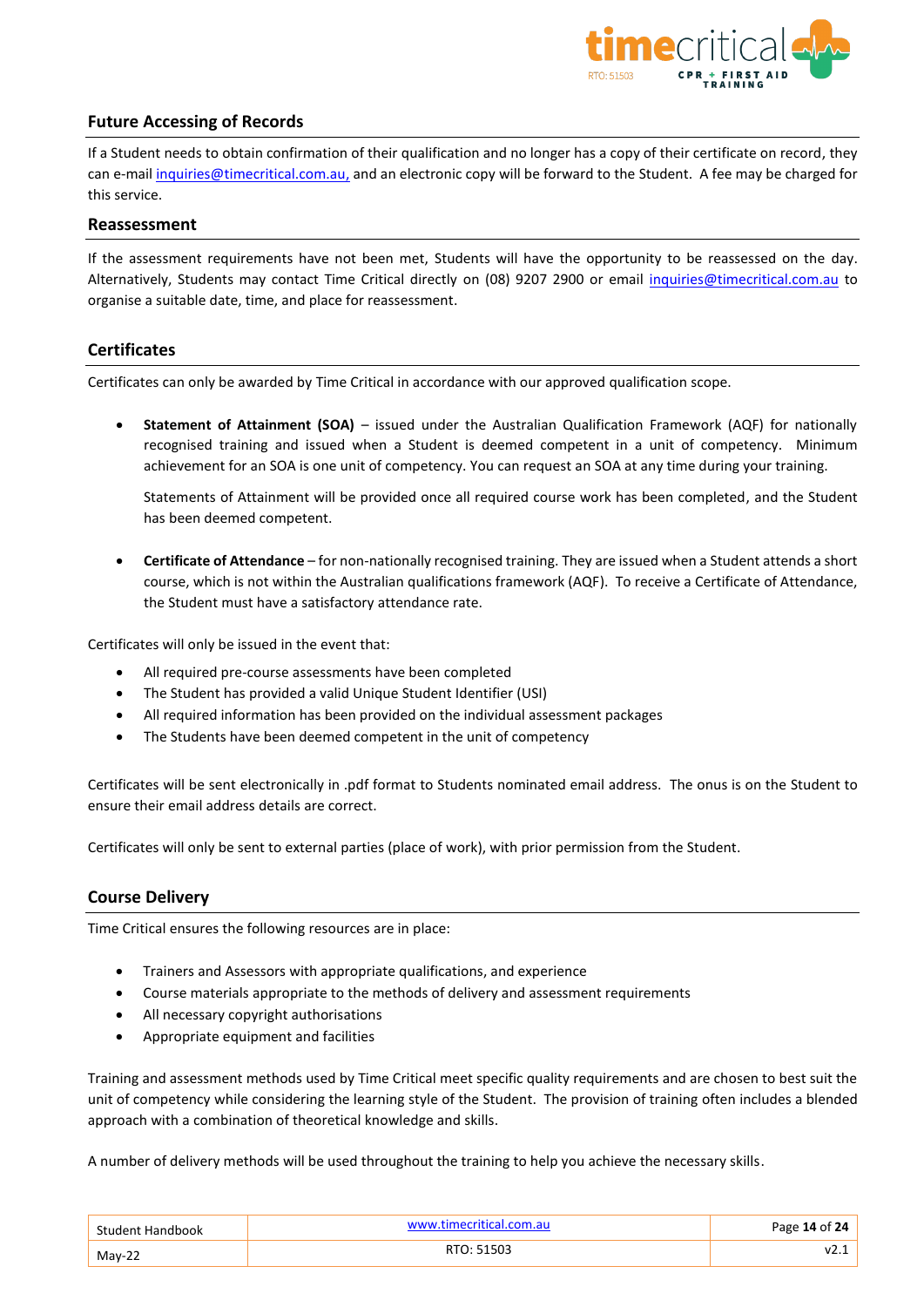

Delivery methods may include, but are not limited to:

- practical demonstrations
- audio/visual presentations
- group participation/ discussions
- trainer instruction
- practical activities
- on-line self-paced activities

## <span id="page-15-0"></span>**Recognition of Prior Learning Process**

Recognition is a method of assessing if you have evidence of competency for a particular unit of competency that you are enrolled in. It is important to remember that Recognition is an **assessment process,** not an assumption of competence.

- 1. The Student makes an enquiry for RPL
- 2. Requirements for competency are explained by Trainer/Assessor:
	- a. by using Competency Judgement Record for unit
	- b. by Student providing originals or certified copies of evidence records
- 3. Trainer/Assessor sights original evidence and documents evidence or any gaps
- 4. Trainer/Assessor discusses actions required of RPL application including a timeline
- 5. If the Student is eligible for the Issuance of Certification documentation, then this can be completed

Please contact Time Critical on (08) 9207 2900 in the event that you would like to apply for RPL.

#### <span id="page-15-1"></span>**Mutual Recognition**

Time Critical recognises the AQF qualifications and Statements of Attainment issued by other Registered Training Organisations (RTOs). Mutual recognition is applicable when a Statement of Attainment or qualification provided by a Student has the same national competency codes as those that form part of the training and assessment program within which the Student is enrolled or is intending to enrol. Students are required to apply for Mutual Recognition. With Mutual Recognition Students are not required to undertake learning in the unit/s again, the Student is exempt.

#### <span id="page-15-2"></span>**Trainers and Assessors**

All Time Critical Trainers and Assessors hold the required Training and Assessment qualifications as specified by the Standards for Registered Organisations (SRTO 2015). All Trainers and Assessors have current and updated skills in their vocational areas of teaching with a track record of continuous professional development.

The Students, therefore, receive training that is up to date with current industry practices and regulations.

| Student Handbook | www.timecritical.com.au | Page 15 of 24, |
|------------------|-------------------------|----------------|
| $Mav-22$         | RTO: 51503              |                |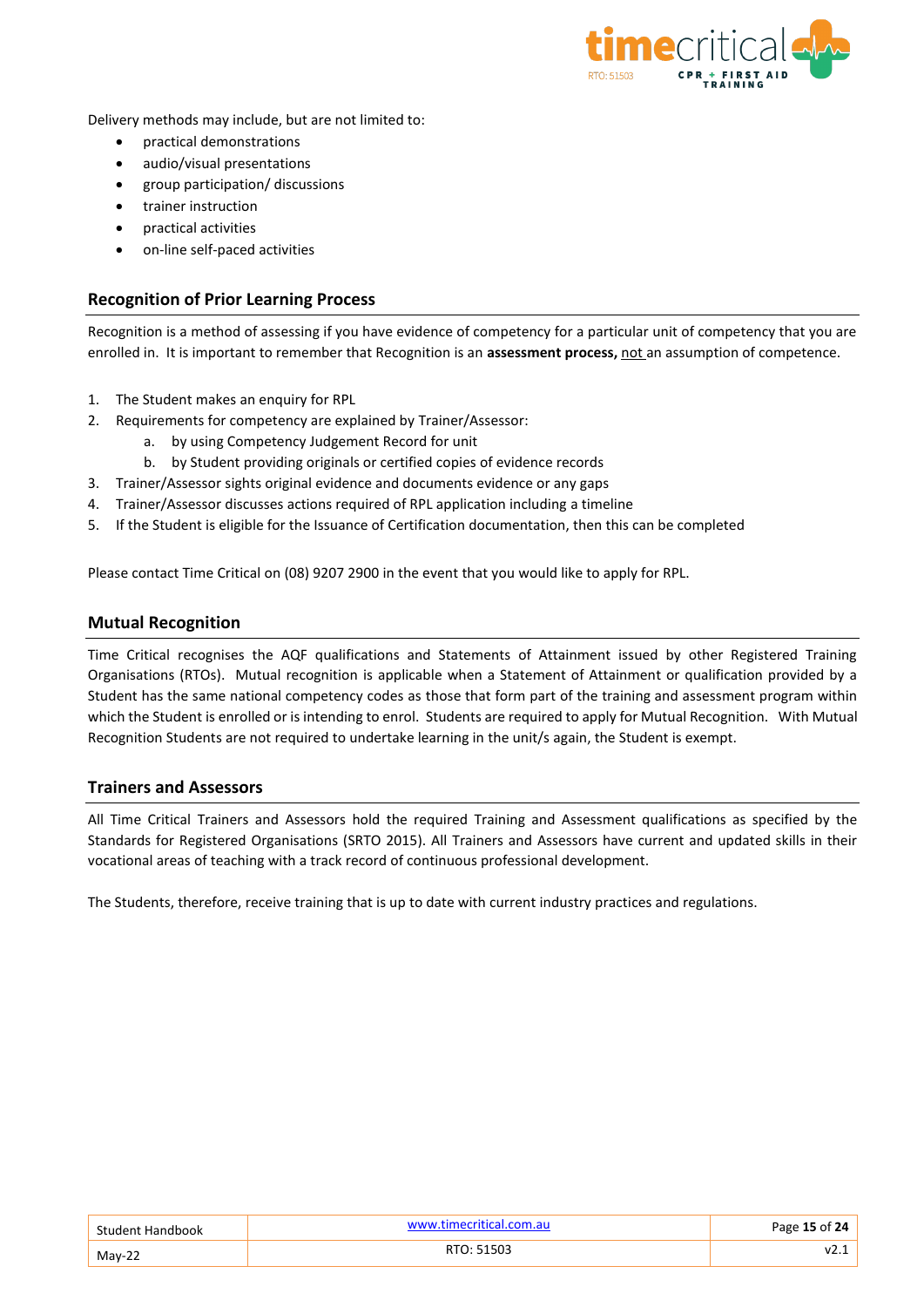

# <span id="page-16-0"></span>**POLICIES**

# <span id="page-16-3"></span><span id="page-16-1"></span>**Access and Equity**

Time Critical is committed to promoting, encouraging, and valuing equity and diversity with respect to its Students and to providing them with a positive learning environment to achieve success.

- Time Critical will ensure services offered are provided in a fair and equitable manner to all Students, free from bias.
- Time Critical abides by equal opportunity principles, providing access to the benefits of training and assessment to all Students regardless of gender, sex, pregnancy, race, marital status, sexuality, age, family/carer responsibilities, culture, linguistic background, disability, transgender, political conviction, or religious belief.

All Students have equitable access to training resources and facilities, support services and information, trainer and assessors, learning and assessment materials and opportunities.

For further information, please contact Time Critical on (08) 9207 2900 or [inquiries@timecritical.com.au](mailto:info@timecritical.com.au) to obtain a copy of this policy.

# <span id="page-16-2"></span>**Appeals**

Time Critical ensures that Students have access to a fair and equitable process for appeals against assessment decisions. An appeals and reassessment process are an integral part of all training and assessment pathways leading to a nationally recognised qualification or Statement of Attainment under the Australian Qualifications Framework (AQF).

- Students have the right to lodge an appeal against an assessment decision if they feel they were unfairly treated during an assessment, and/or where they think the assessment decision is incorrect and they have grounds for an appeal.
- The principles of natural justice and procedural fairness are adopted at every stage of the appeal process.
- The appeals policy is available to the public by contacting Time Critical.
- The appellant can provide details of their appeal either verbally and/or in writing to Time Critical.
- All appeals must be lodged within 7 calendar days of the date of the assessment result notification to the Student.
- If the appeals process fails to resolve the appeal or the appellant is not satisfied with the outcome of the appeal, the matter will be referred to an independent third party for review, at the request of the appellant. All costs incurred for the third-party review will be advised to the appellant.
- Every appeal is heard by a suitably qualified independent assessor or panel, who will be asked to make an independent assessment of the application.
- All appeals are acknowledged in writing and finalised as soon as practicable.
- Time Critical may charge a fee for the appeals process where an external assessor is engaged. Should this be the case, all costs incurred will be advised to the appellant.
- If the appeal takes in excess of 60 calendar days to finalise Time Critical will inform the appellant in writing, providing the reasons why more than 60 calendar days are required. The appellant will also be provided with regular updates on the progress of the appeal.
- Time Critical strives to deal with appeal issues as soon as they emerge, in order to avoid further disruption or the need for a formal complaint process.
- All appeals will be handled 'In-Confidence' and will not affect or bias the progress of the Student in any current or future training.

| Student Handbook | www.timecritical.com.au | Page 16 of 24 |
|------------------|-------------------------|---------------|
| $Mav-22$         | RTO: 51503              | ۷2.           |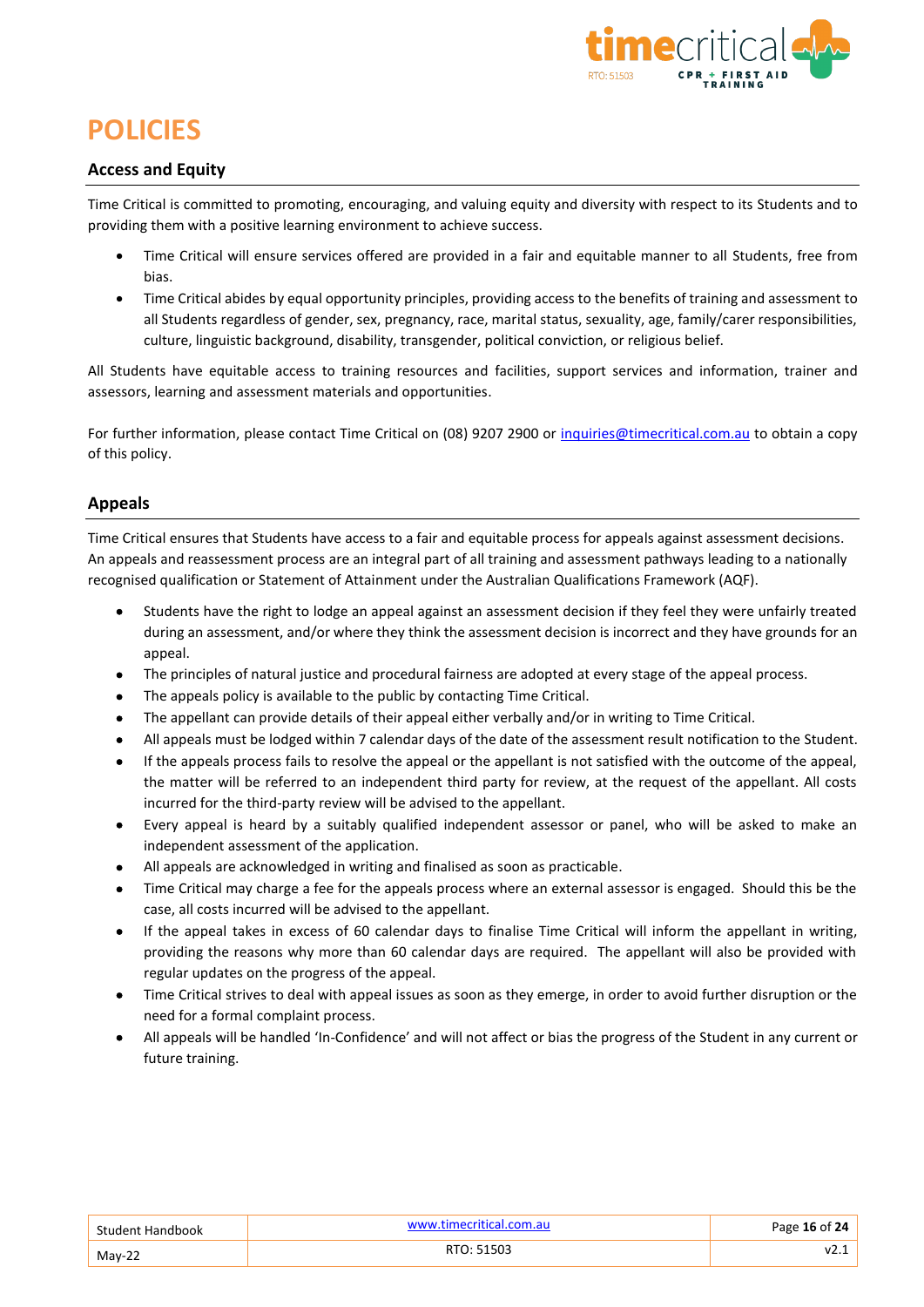

# **Grounds of appeal**

Valid grounds for an appeal against an assessment decision (where the trainee feels the assessment decision is incorrect) could include the following:

- The judgement as to whether competency has been achieved and demonstrated was made incorrectly,
- The judgement was not made in accordance with the Assessment Plan.
- The alleged bias of the assessor;
- Alleged lack of competence of the assessor;
- Alleged wrong information from the assessor regarding the assessment process;
- Alleged inappropriate assessment process for the particular competency;
- Faulty or inappropriate equipment; and/or
- Inappropriate conditions.

#### **Appeal Outcomes**

Appeal outcomes may include:

- a) The appeal is upheld; in this event, the following options will be available:
	- i. The original assessment will be re-assessed, potentially by another assessor.
	- ii. Appropriate recognition will be granted.
	- iii. A new assessment shall be conducted/arranged.
- b) The appeal is rejected/ not upheld; in accordance with Time Critical assessment policy, the Student will be required to:
	- i. undertake further training or experience prior to further assessment; or
	- ii. re-submit further evidence; or
	- iii. submit/undertake a new assessment

For further information, please contact Time Critical on (08) 9207 2900 or [inquiries@timecritical.com.au](mailto:info@timecritical.com.au) to obtain a copy of this policy.

# <span id="page-17-0"></span>**Student Enrolment**

Student enrolments are subject to availability of places on the training course. This is based on the maximum number of Students who can be accommodated, given room capacity, type of course, learning structures, Student needs etc.

If a training course is fully booked at the time the Student enquires about enrolment into that particular training course, they will either be placed on a "reserve" list or offered a place on a date where there are vacancies. Students on a "reserve" list are given priority should a place become available. Enrolments are strictly on a first-in, first-served basis. Students must have the appropriate level of language, numeracy, and literacy.

Time Critical shall ensure that any applicants who do not meet entry requirements are advised of any appropriate pre-entry training they may take to meet eligibility criteria.

To enrol in a training program simply do so via our website (www.timecritical.com.au) or contact Time Critical on [inquiries@timecritical.com.au](mailto:info@timecritical.com.au) or 08-9207 2900.

# <span id="page-17-1"></span>**Enrolment Confirmation**

All Students receive an email to confirm their enrolment. Written confirmation will outline relevant details pertaining to the course.

| Student Handbook | www.timecritical.com.au | Page 17 of 24 |
|------------------|-------------------------|---------------|
| May-22           | RTO: 51503              |               |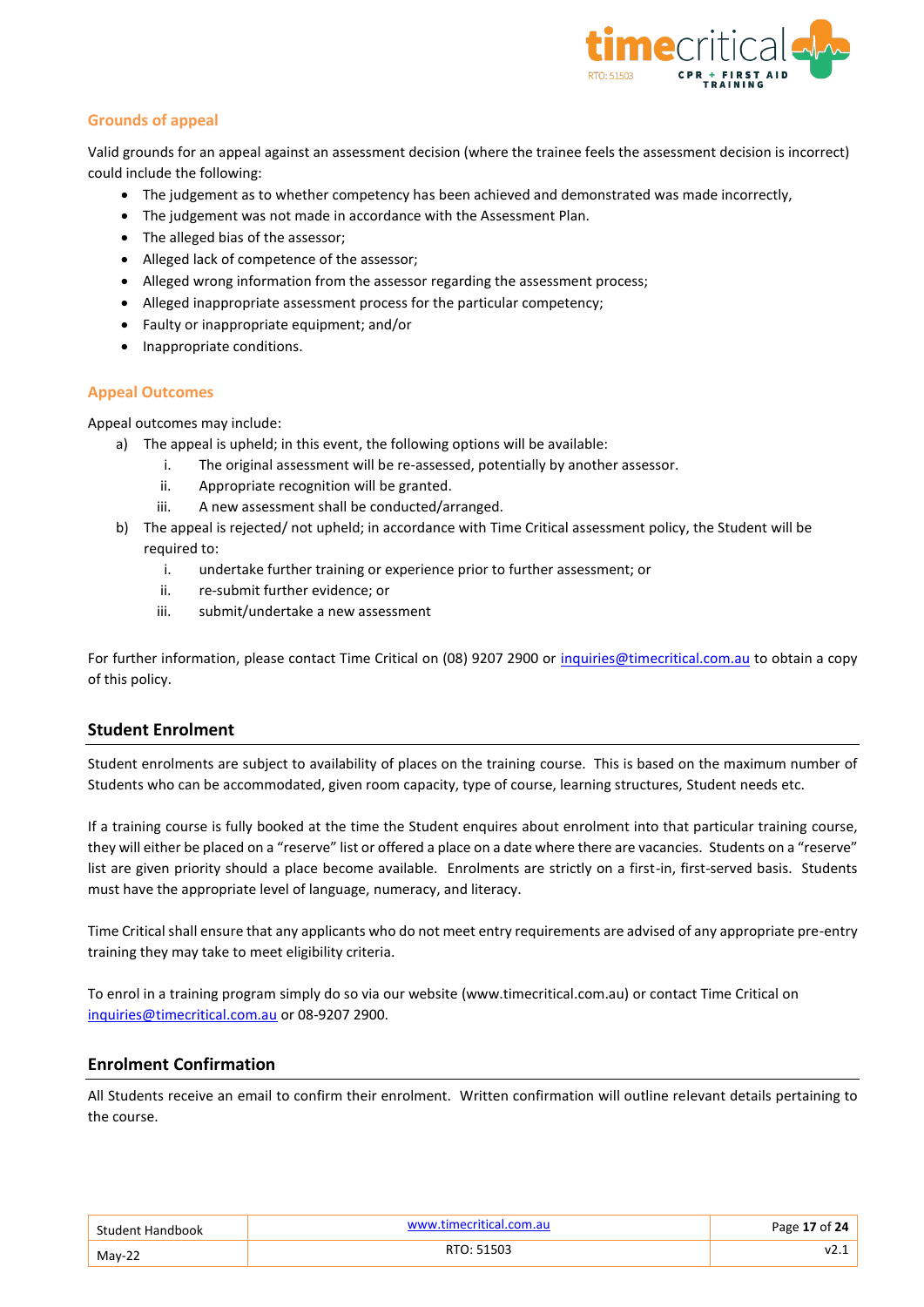

# <span id="page-18-0"></span>**Student Records**

Time Critical maintains an individual electronic Student file for every Student who undertakes any form of training and assessment with us. This electronic file contains records regarding your personal details provided to Time Critical and any training and assessment undertaken and completed. This file is available to you upon request.

In accordance with Privacy Act 1988 (Cth), your file is kept on a secure server. Only authorised Time Critical personnel who need to have access to your record for training and assessment purposes can access it.

No other person/Student can and will have access to your personal Student file without your prior written permission. If you would like access to your own records, simply contact Time Critical on (08) 9207 2900.

# <span id="page-18-1"></span>**National Centre for Vocational Educational Research Privacy Notice**

#### **Privacy Notice**

Why we collect your personal information? As a registered training organisation (RTO), we collect your personal information so we can process and manage your enrolment in a vocational education and training (VET) course with us.

How we use your personal information? We use your personal information to enable us to deliver VET courses to you, and otherwise, as needed, to comply with our obligations as an RTO.

How we disclose your personal information? We are required by law (under the National Vocational Education and Training Regulator Act 2011 (Cth) (NVETR Act)) to disclose the personal information we collect about you to the National VET Data Collection kept by the National Centre for Vocational Education Research Ltd (NCVER). The NCVER is responsible for collecting, managing, analysing and communicating research and statistics about the Australian VET sector. We are also authorised by law (under the NVETR Act) to disclose your personal information to the relevant state or territory training authority.

How the NCVER and other bodies handle your personal information. The NCVER will collect, hold, use and disclose your personal information in accordance with the law, including the Privacy Act 1988 (Cth) (Privacy Act) and the NVETR Act. Your personal information may be used and disclosed by NCVER for purposes that include populating authenticated VET transcripts; administration of VET; facilitation of statistics and research relating to education, including surveys and data linkage; and understanding the VET market.

The NCVER is authorised to disclose information to the Australian Government Department of Education, Skills and Employment (DESE), Commonwealth authorities, State and Territory authorities (other than registered training organisations) that deal with matters relating to VET and VET regulators for the purposes of those bodies, including to enable:

- administration of VET, including program administration, regulation, monitoring and evaluation
- facilitation of statistics and research relating to education, including surveys and data linkage
- understanding how the VET market operates, for policy, workforce planning and consumer information.

The NCVER may also disclose personal information to persons engaged by NCVER to conduct research on NCVER's behalf. The NCVER does not intend to disclose your personal information to any overseas recipients.

For more information about how the NCVER will handle your personal information please refer to the NCVER's Privacy Policy at [www.ncver.edu.au/privacy.](http://www.ncver.edu.au/privacy) If you would like to seek access to or correct your information, in the first instance, please contact your RTO using the contact details listed below.

| Student Handbook | www.timecritical.com.au | Page 18 of 24, |
|------------------|-------------------------|----------------|
| $Mav-22$         | RTO: 51503              | VZ.            |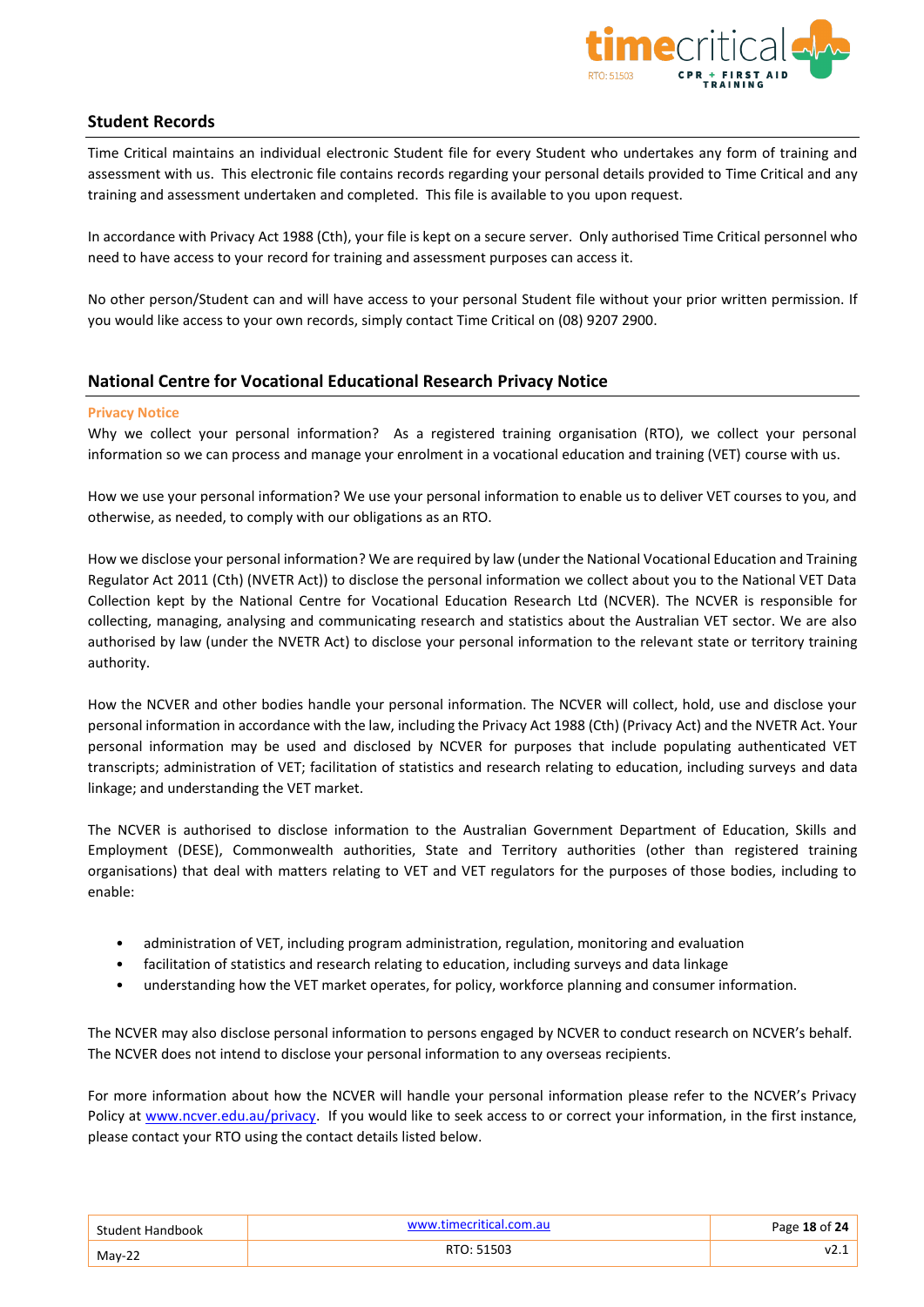

DESE is authorised by law, including the Privacy Act and the NVETR Act, to collect, use and disclose your personal information to fulfil specified functions and activities. For more information about how the DESE will handle your personal information, please refer to the DESE VET Privacy Notice at https://www.dese.gov.au/national-vet-data/vet-privacy-notice

#### **Surveys**

You may receive a Student survey which may be run by a government department or an NCVER employee, agent, thirdparty contractor or another authorised agency. Please note you may opt out of the survey at the time of being contacted.

#### **Contact information**

At any time, you may contact Time Critical to:

- request access to your personal information
- correct your personal information
- make a complaint about how your personal information has been handled
- ask a question about this Privacy Notice

# <span id="page-19-0"></span>**Complaints**

Time Critical has a fair and equitable process for dealing with Student complaints. All Students have the right to express a concern or problem they may be experiencing when undergoing training. The following is an outline of the Complaints Policy.

#### **Principles**

- Complaints are treated seriously and dealt with promptly, impartially, sensitively, and confidentially.
- Complaints will be resolved on an individual case basis, as they arise.
- All Students have the right to express a concern or problem and/or lodge a complaint if they are dissatisfied with the training and assessment services that they have been provided (including through a third party) or the behavioural conduct of another learner.
- All complaints are acknowledged in writing and finalised as soon as practicable.
- The complaint resolution procedure is based on the understanding that no action will be taken without consulting the complainant and respondent, using a process of discussion, cooperation, and conciliation.
- The rights of the complainant and respondent will be acknowledged and protected throughout the complaint resolution process, including the conduct of separate interviews initially.
- In the interest of confidentiality, the number of people involved in the resolution process will be kept to a minimum.
- Final decisions will be made by the Director Time Critical or an independent party to the complaint.
- The complaint resolution procedure emphasises mediation and education while acknowledging that in some instances, formal procedures and disciplinary action may be required.
- If the complaints process fails to resolve the complaint or the complainant is not satisfied with the outcome of the complaint the matter will be referred to an independent third party for review, at the request of the complainant. All costs incurred for the third-party review will be advised to the complainant.
- If the complaint takes in excess of 60 calendar days to finalise Time Critical will inform the complainant in writing, providing the reasons why more than 60 calendar days are required. The complainant will also be provided with regular updates on the progress of the complaint.
- Victimisation of complainants, respondents, or anyone one else involved in the complaint resolution process will not be tolerated.
- All complaints will be handled as Staff-In-Confidence and will not affect or bias the progress of the Student in any current or future training. The rights of the complainant and respondent will be acknowledged and protected throughout the complaint resolution process.

| Student Handbook | www.timecritical.com.au | Page 19 of 24 |
|------------------|-------------------------|---------------|
| $Mav-22$         | RTO: 51503              | V2            |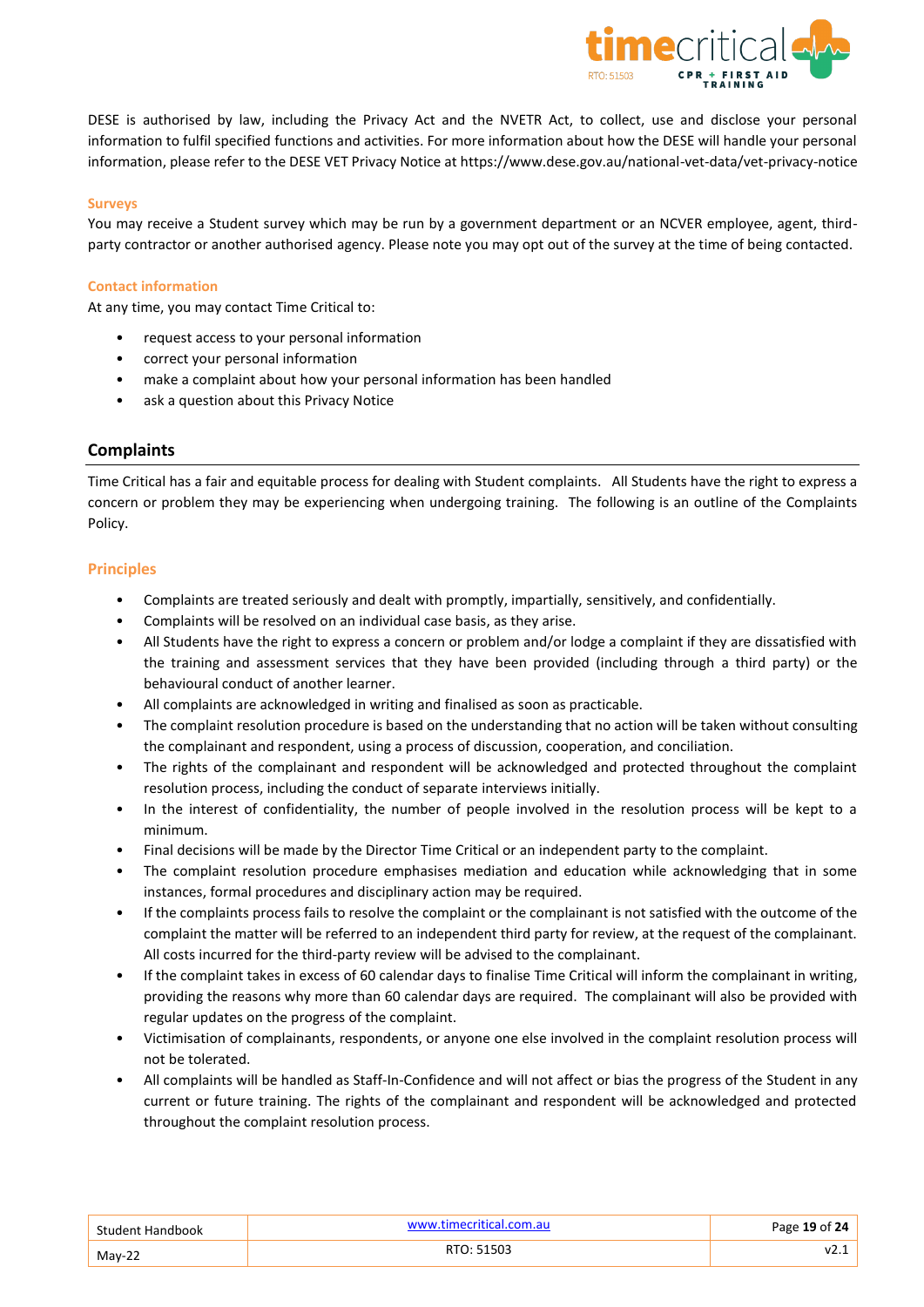

# <span id="page-20-0"></span>**Lodging a Complaint**

Should you wish to lodge a complaint, a formal or informal approach should be made by the Student to the Trainer/Assessor or the Director of Time Critical on (08) 9207 2900. The Student completes a Complaints Form to commence the process.

For further information, please contact Time Critical on (08) 9207 2900 or [inquiries@timecritical.com.au](mailto:info@timecritical.com.au) to obtain a copy of this policy.

# <span id="page-20-1"></span>**Rights and Responsibilities**

Time Critical has a legal and moral obligation to provide equal opportunity in employment and a learning environment free from harassment for employees, contractors and Students. Time Critical is committed to providing an environment which recognises and respects the diversity of employees, contractors and Students. Time Critical is committed to providing a work and study environment free from harassment, vilification and bullying and supports the rights of all employees, contractors and Students to work and study in a safe and healthy environment free from such behaviour.

Time Critical will:

- Ensure that employees, contractors and Students understand that these types of actions and behaviour will not be tolerated in the work/study environment.
- Request that any behaviour which could be considered harassment, vilification or bullying cease immediately.

All employees, contractors and Students have a role to play in eliminating harassment, vilification and bullying by not encouraging or showing support for harassment, vilification or bullying aimed at work or study colleagues. This can be achieved by:

- Refusing to join in with these types of actions and behaviours.
- Supporting the person by saying no to these behaviours.
- Acting as a witness if the person being harassed decides to lodge a complaint.

If an employee, contractor or Student feels harassed, vilified or bullied, the employee, contractor or Student is encouraged to inform the person where the behaviour is unwanted, unacceptable and/or offensive. If the employee, contractor or Student feels unable to approach the person, or if the behaviour continues following their request that the behaviour ceases, Time Critical should be contacted.

As a Student of Time Critical, you have the responsibility to:

- Act to prevent harassment, discrimination and victimization against others;
- Respect differences among other staff, Students and contractors, such as cultural and social diversity;
- Treat people fairly, without discrimination, harassment or victimization;
- Refuse to join in with these behaviours;
- Supporting the person in saying no to these behaviours;
- Acting as a witness it the person being harassed decides to lodge a complaint.

# <span id="page-20-2"></span>**Discrimination**

Discrimination is mistreating someone or harassing them because they belong to a particular group. It is against the law to discriminate against a person because of their age, sex, pregnancy, disability (includes, past, present or possible future disability), race, colour, ethnic or background, descent or nationality, marital status, sexuality or gender identification. Both direct and indirect discrimination is against the law. Direct discrimination - means treatment that is obviously unfair or unequal.

Indirect discrimination - means having a requirement that is the same for everyone but has an effect or result that is unfair to particular groups.

| <b>Student Handbook</b> | www.timecritical.com.au | Page 20 of 24, |
|-------------------------|-------------------------|----------------|
| $May-22$                | RTO: 51503              | ۷۷.,           |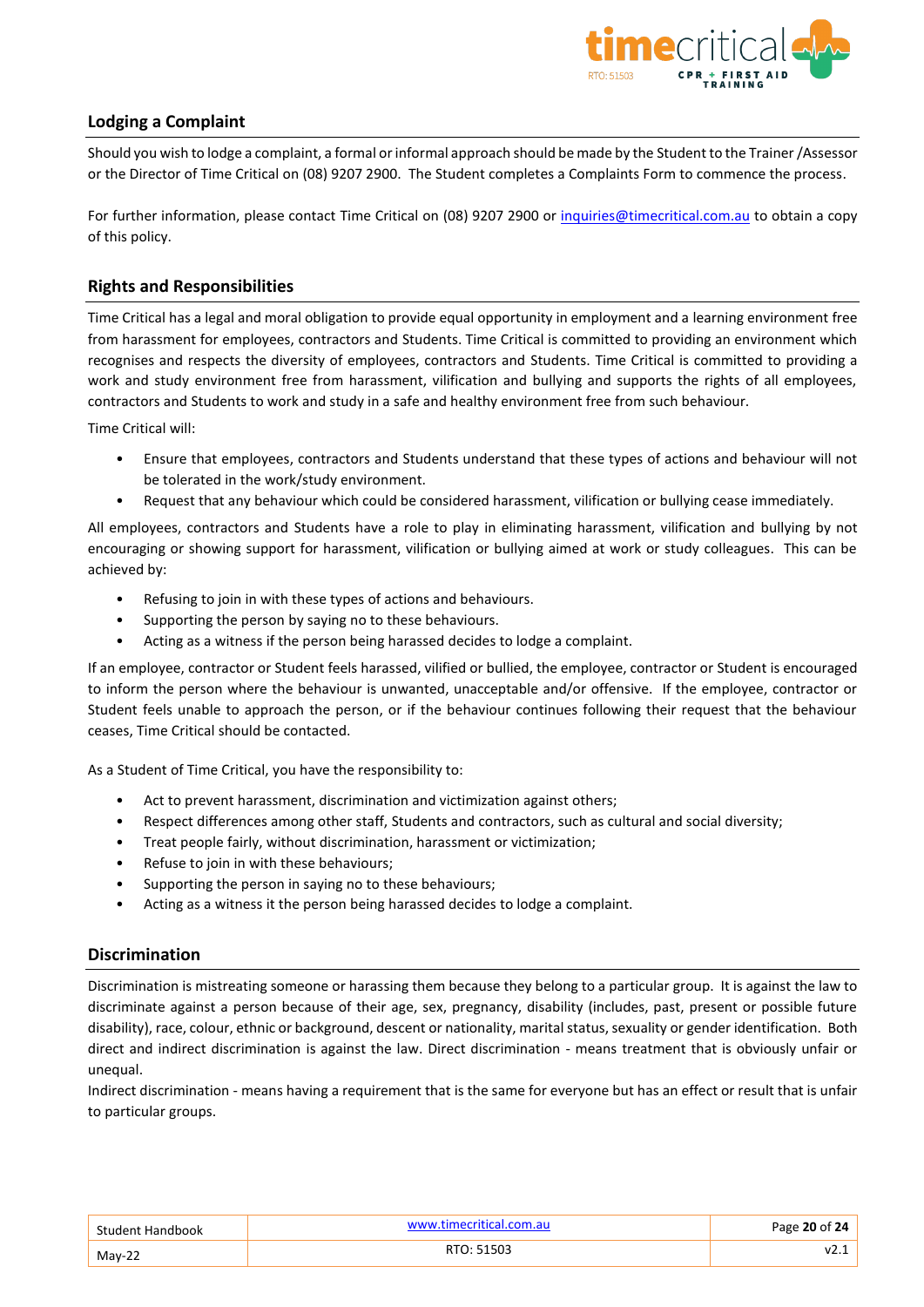

# <span id="page-21-0"></span>**Harassment**

In general, harassment is behaviour which is unwanted and that humiliates, offends or intimidates a person, and occurs because of a person's:

- Race, colour, ethnic or religious background, descent or national identity
- Sex
- Pregnancy
- Marital status
- Disability (including physical, intellectual and/or behavioural/psychiatric disability; past, current or future disability; actual or presumed disability)
- Sexuality (male or female; actual or presumed)
- Transgender
- Age

It is unlawful for a person to be harassed due to a relationship to or association with a person of a particular race, sex, marital status, disability, homosexuality, transgender or age. Harassment in the work and study environment can be overt or subtle, direct or indirect. It can be verbal, non-verbal or physical. Harassment can occur when power is misused. Harassment is not always intended. Actions and behaviour which one person finds amusing or unimportant may offend or hurt another person. Examples of harassment include:

- Intrusive or inappropriate questions or comments about a person's private life.
- Unwanted written, telephonic or electronic messages.
- Promises or threats to a person.
- Physical violence or the threat of physical violence or coercion.

#### <span id="page-21-1"></span>**Bullying**

Bullying behaviour can refer to the actions or behaviours of a person to another that intimidates, degrades or humiliates the person. It may include verbal abuse, behaviour intended to punish such as isolation, exclusion from workplace activities and "ganging up". Repeated "put-downs", aggression, threats and poorly managed conflicts of opinion may be part of bullying behaviour. It can occur between people such as managers and employees or contractors, co-workers and Students.

#### <span id="page-21-2"></span>**Sexual harassment**

Time Critical will not tolerate sexual harassment in the learning or work environment. The Time Critical deplores all form of sexual harassment and seeks to ensure that the work and study environment is free from such harassment. Implementation of this policy is the responsibility of all persons. Sexual harassment is unlawful. The harasser may be held liable for unlawful actions and be required to pay damages. All employees, contractors and Students have the right to work and study in an environment free from sexual harassment.

#### **Forms of sexual harassment**

Sexual harassment may take many forms. Often people do not realise that their behaviour constitutes sexual harassment, but they must be aware that behaviour that is acceptable to one person may not necessarily be acceptable to another. Sexual harassment is any unwanted behaviour of a sexual nature by one person to another at work or in a work-related setting. Examples of sexual harassment include, but are not limited to:

- Insensitive jokes and pranks.
- Lewd comments about appearance.
- Unnecessary body contact.
- Displays of sexually offensive materials, for example, calendars or posters.
- Requests for sexual favours.
- Speculation about a person's private life and sexual activities.
- Threatened or actual sexual violence.
- The threat of dismissal, loss of opportunity, for refusal of sexual favours.

| Student Handbook | www.timecritical.com.au | Page 21 of 24 |
|------------------|-------------------------|---------------|
| $Mav-22$         | RTO: 51503              | V2.1          |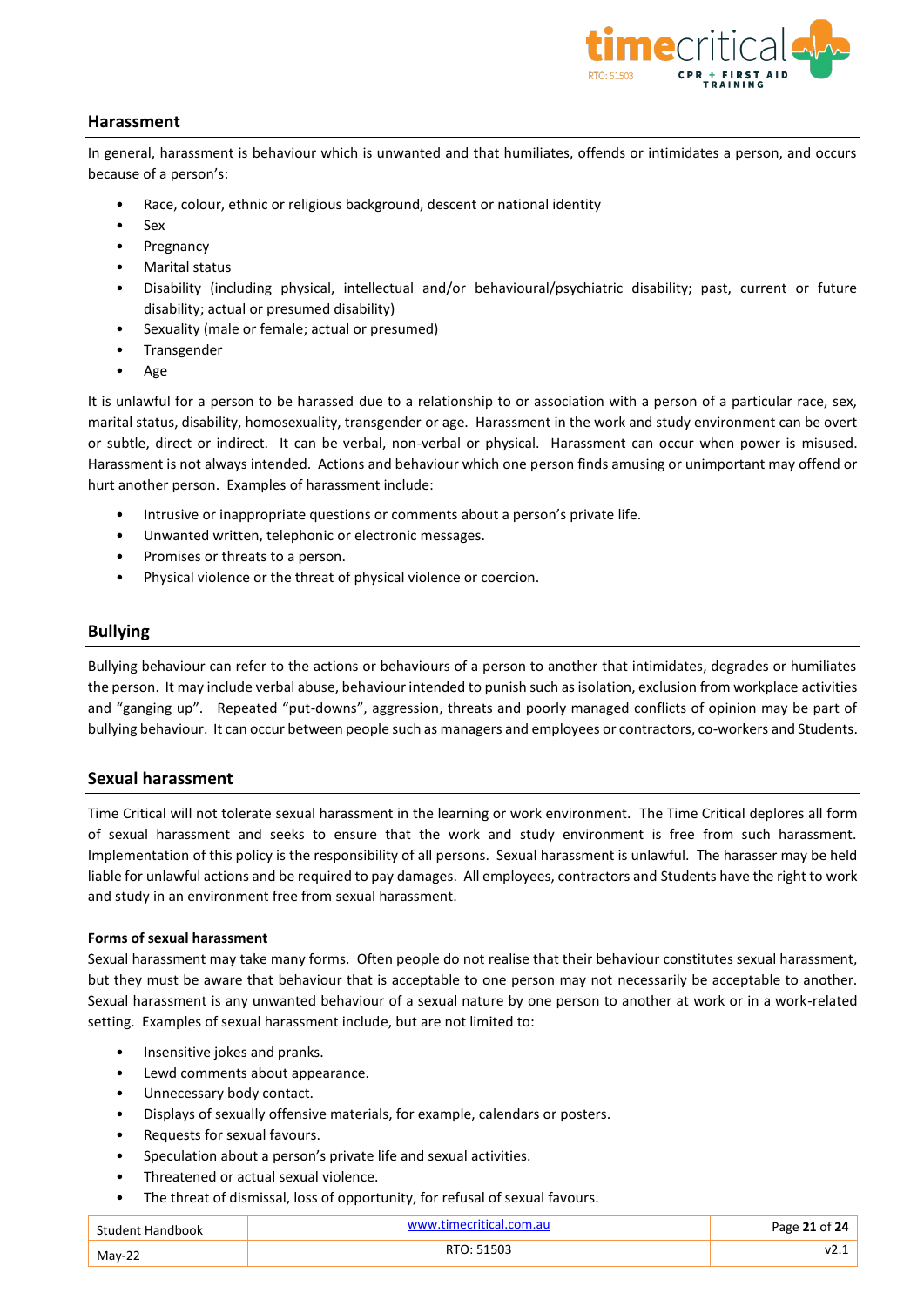

# <span id="page-22-0"></span>**Workplace Health and Safety (WHS)**

Time Critical is committed to providing a safe and healthy learning and work environment. The safety of our Students and staff is of primary importance in all activities and operations of our organisation. We are committed to implementing, maintaining and continuously improving work health and safety in all of our facilities and services.

Time Critical encourages all persons to regard accident prevention and safety as a collective and individual responsibility.

Time Critical recognises its responsibility under the Workplace Health and Safety and related regulations. The Director has responsibility for ensuring the health and safety of staff, Students, contractors and visitors. This includes:

- Provide and maintain safe plant, equipment and systems of work.
- Provide, monitor and maintain systems for safe use, handling, storage and transportation of plant, equipment and substances.
- Maintain the workplace in a safe and healthy condition.
- Provide adequate facilities to protect the welfare of all employees.
- Provide information, training and supervision for all staff and contractors, helping them to integrate WHS into their work areas and roles.
- Provide information, where relevant, to Students, allowing them to learn in a safe manner.
- Check WHS system compliance via ongoing auditing.
- Integrate continuous improvement into WHS performance.

# <span id="page-22-1"></span>**Duty of Care**

Time Critical is committed to taking practicable steps to provide and maintain a safe and healthy work and learning environment for all staff, Students, and contractors. Specific responsibilities are shown below.

#### <span id="page-22-2"></span>**Time Critical Management:**

- Are responsible for the effective implementation and regular review of this WHS policy.
- Must observe, implement and fulfil responsibilities under legislation that applies to WHS and endeavour to comply with relevant standards and codes of practice.
- Must ensure that the agreed procedures for regular consultation between management and staff are followed.
- Monitors the WHS management policies and procedures. Outcomes of WHS monitoring are used to help maintain appropriate risk controls. The effectiveness of these risk controls and this monitoring and review process is linked to Time Critical Continuous Improvement processes
- Are responsible for ensuring that a WHS management system is implemented.

# <span id="page-22-3"></span>**Staff, Contractors, Students, and visitors:**

- Have a duty of themselves and others.
- Have a responsibility to cooperate with all WHS processes.
- Have a responsibility to comply with relevant Time Critical WHS management system policies and procedures.
- Must not bypass or misuse systems or equipment provided for WHS purposes.
- Must report any unsafe conditions which come to their attention to Time Critical.

# <span id="page-22-4"></span>**Accidents, Injuries and Near Misses**

All incidents and near misses are required to be reported immediately. See your Trainer/Assessor or administration personnel to report any issues. Time Critical will ensure that the injured person receives appropriate first aid and/or medical treatment as soon as possible and will conduct an investigation to reasonably prevent a recurrence.

Time Critical is also committed to ensuring that injury management activities commence as soon as possible after the injury and that every effort is made to provide suitable and meaningful duties consistent with the nature of the injury or illness, after seeking appropriate medical judgement. Students and employees are expected to take care to prevent work-related injuries to themselves and to others.

| Student Handbook | www.timecritical.com.au | Page 22 of 24 |
|------------------|-------------------------|---------------|
| $Mav-22$         | RTO: 51503              |               |